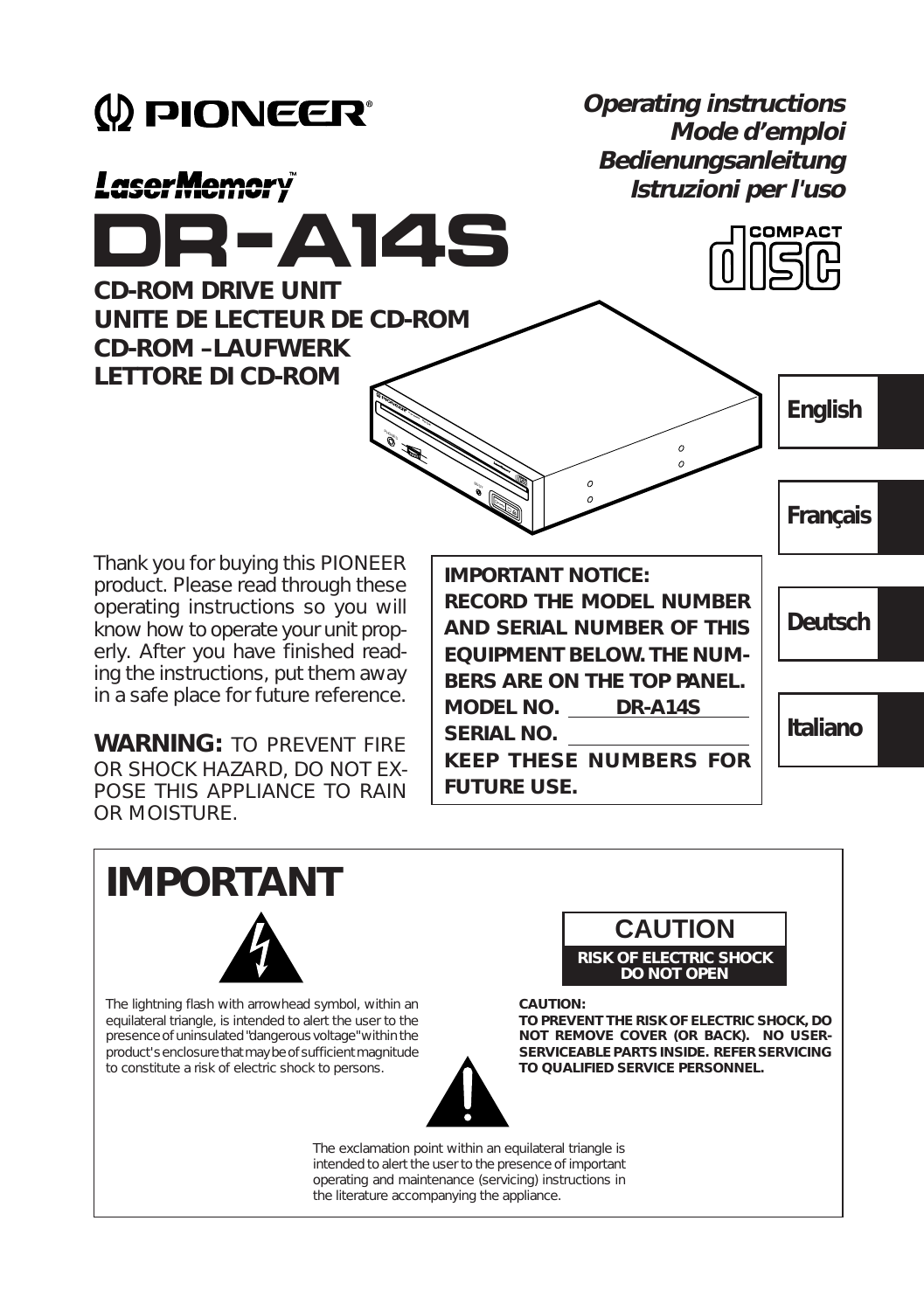This product complies with the EMC Directives (89/336/EEC, 92/31/EEC) and CE Marking Directive (93/68/EEC).

Ce produit est conforme aux directives relatives à la compatibilité électromagnétique (89/336/CEE, 92/31/CEE) et à la directive CE relative aux marquages (93/68/CEE).

Dieses Produkt entspricht den EMV-Richtlinien (89/336/EEC, 92/31/EEC) und CE-Markierungsrichtlinien (93/68/EEC).

Questo prodotto è conforme alle direttive EMC (89/336/CEE, 92/31/CEE) e alla direttiva sul marchio CE (93/68/CEE).

Dit produkt voldoet aan de EMC-richtlijnen (89/336/EEC en 92/31/EEC) en de CEmarkeringsrichtlijn (93/68/EEC).

Denna produkt uppfyller föreskrifterna i EMC-direktiv (89/336/EEC, 92/31/EEC) och CE-märkningsdirektiv (93/68/EEC).

Este producto cumple con las Directivas EMC (89/336/CEE, 92/31/CEE) y Directiva de Marcación CE (93/68/CEE).

Este produto cumpre com as Directivas EMC (89/336/CEE, 92/31/CEE) e Directiva da Marcação CE (93/68/CEE).

Dette produkt er i overensstemmelse med direktiverne vedrørende elektromagnetisk kompatibilitet (89/336/EEC, 92/31/EEC) og CE-direktivet vedrørende mærkning (93/68/EEC).

#### **VARNING!**

Om apparaten används på annat sätt än i denna bruksanvisning spacificerats, kan användaren utsättas för osynling laserstrålning som överskrider gränsen för laserklass 1.

#### **ADVARSEL:**

Usynlig laserstråling ved åbning når sikkerhedsafbrydere er ude af funktion. Undgå udsaettelse for stråling.

### **VAROITUS!**

Laitten käyttäminen muulla kuin tässä käyttöohjeessa mainitulla tavalla saattaa altistaa käuttäjän turvallisuusluokan 1 ylittävälle näkymättömälle lasersäteilylle.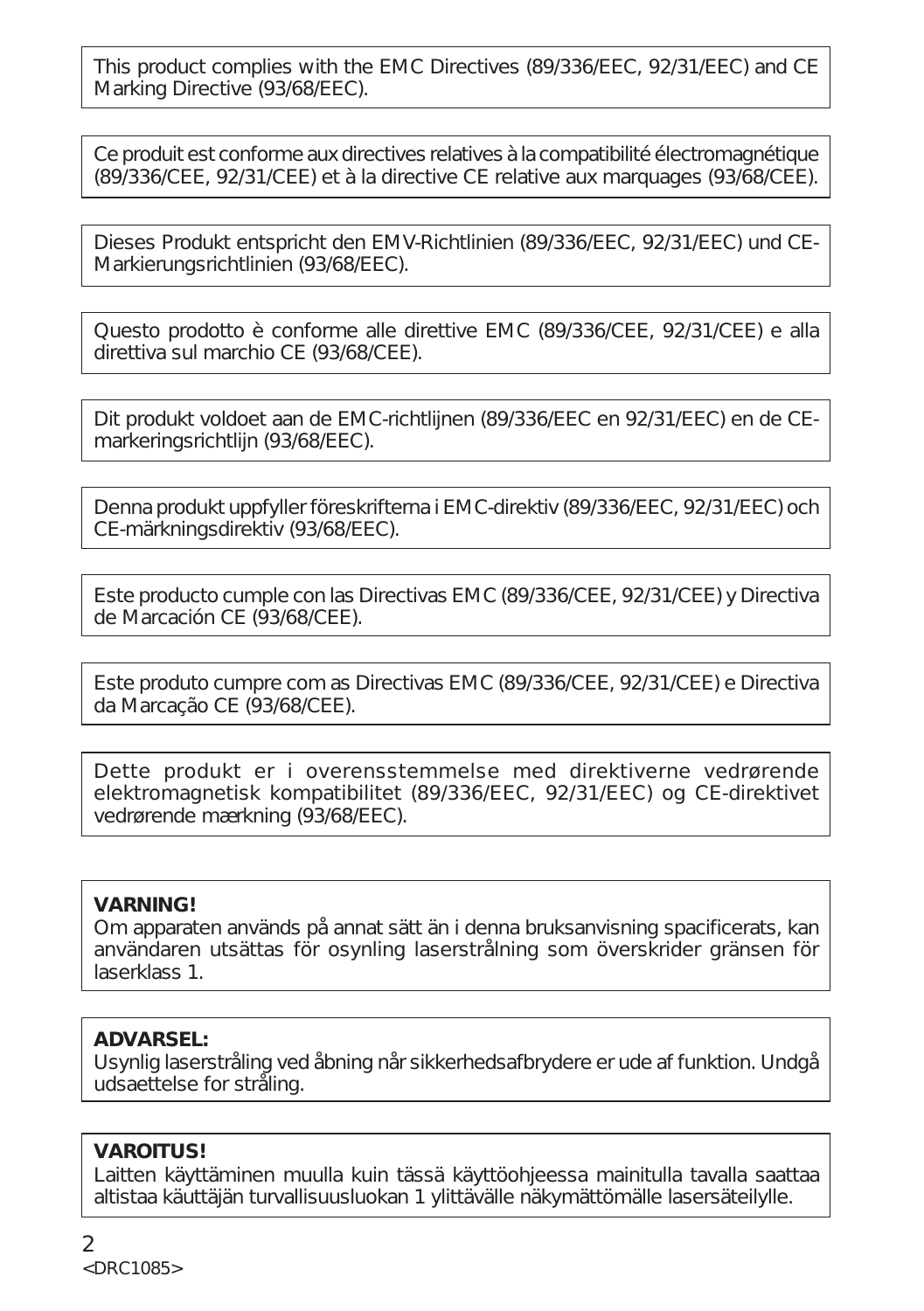# **SAFETY INSTRUCTIONS**

To ensure your personal safety and to maximize the full operating potential of your Drive, read and follow these safety precautions:

**ENVIRONMENT** - Please do not use the unit at places with much dust, high temperature, or high humidity. Please use the unit at a place where it is not subjected to vibrations or shocks.

**POWER** - Power-off your system and attached hardware devices before installation.

**READ INSTRUCTIONS** - Read all safety and operating instructions before the Drive is operated.

**RETAIN INSTRUCTIONS** - Retain the safety and operating instructions for future reference.

**FOLLOW INSTRUCTIONS** - Follow all operating and use instructions.

**HEED WARNINGS** - All warnings must be adhered to.

**CLEANING - DO NOT** use liquid, aerosol cleaners, or alcohol. Use only a damp cloth to clean the exterior housing.

**WATER AND MOISTURE - DO NOT** use this product near water.

**POWER SOURCES** - Operate this product from the type of power source indicated on the marking label. If you are not sure of the type of power available, consult your Authorized Pioneer Dealer.

**OVERLOADING - DO NOT** overload wall outlets and extension cords. Doing so can result in fire or electric shock.

**OBJECT AND LIQUID ENTRY** - Never push objects of any kind into this product. Touching dangerous voltage points may cause a short resulting in fire or electric shock. Do not spill liquid of any kind on this product.

**CONDENSATION** - Moisture will form in the operating section of the product causing performance to be impaired if it is brought from cool surroundings into a warmer environment. If you are moving the unit to a location with a warmer temperature, let the product stand for 1- 2 hours in the new location before turning it back on.

**SERVICING** - Do not attempt to repair this product yourself. Opening or removing covers may expose you to dangerous voltage or other hazards. Refer all servicing to qualified service personnel. (Refer to the enclosed Service and Support Card.)

# **IMPORTANT**

#### **CAUTION**

The following caution label appears on your unit.

This product contains a laser diode of higher class than Location: on top of the cover 1. To ensure continued safety, do not remove any covers or attempt to gain access to the inside of the product.

Refer all servicing to qualified personnel.

**CLASS 1 LASER PRODUCT LASER KLASSE 1**

For pluggable equipment the socket-outlet shall be installed near the equipment and shall be easily accessible.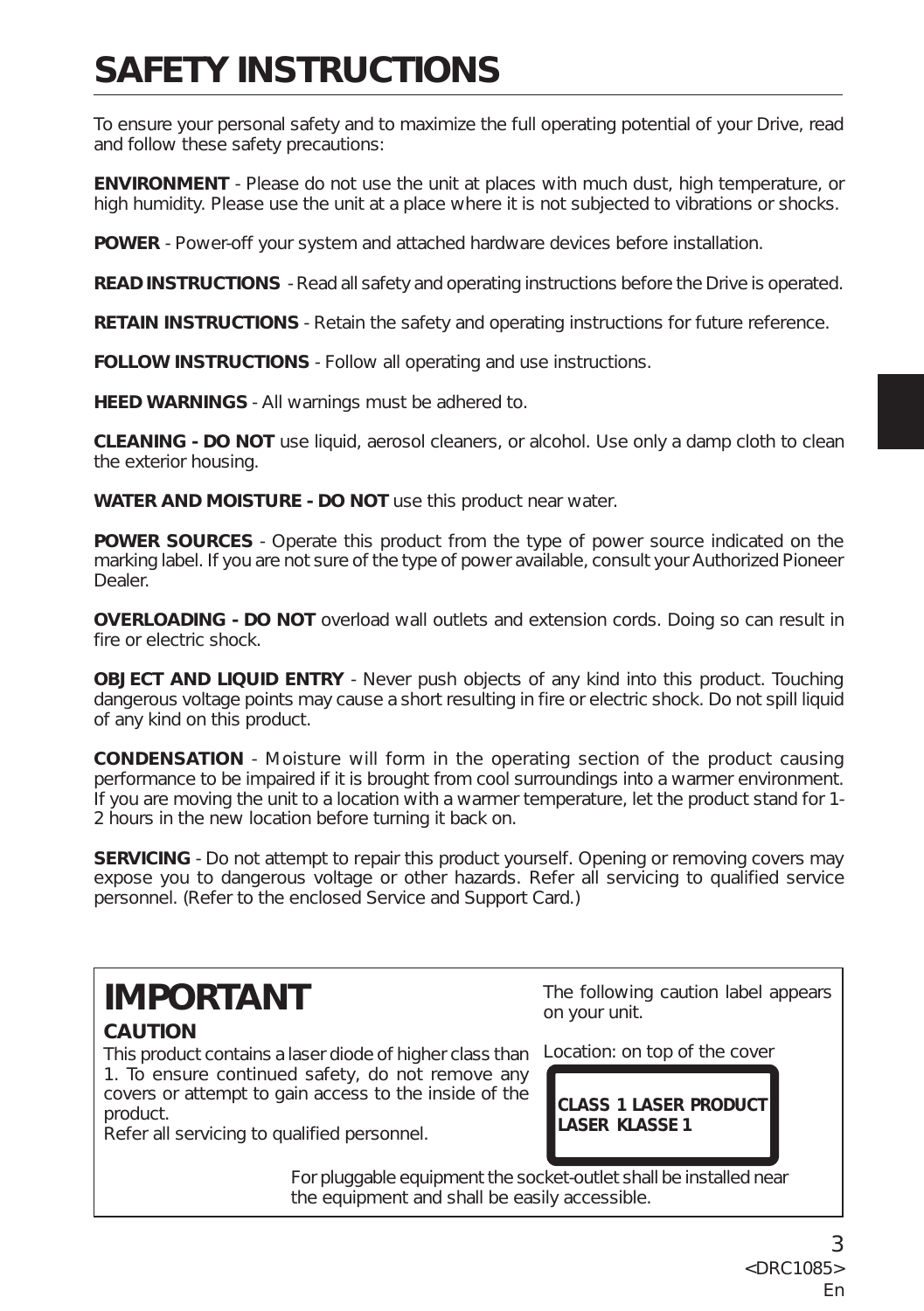### **SAFETY INSTRUCTIONS**



- $\Rightarrow$  Reorient or relocate the receiving antenna.
- $\Rightarrow$  Increase the separation between the equipment and receiver.
- $\Rightarrow$  Connect the equipment into an outlet on a circuit different from that to which the receiver is connected.
- $\Rightarrow$  Consult the dealer or an experienced radio/TV technician for help.

#### **[For Canadian model]**

This Class B digital apparatus meets all requirements of the Canadian Interference-Causing Equipment Regulations.

#### **[Pour le modèle Canadien]**

Cet appareil numérique de la Classe B respecte toutes les exigences du Règlement sur le matériel brouilleur du Canada.



**LASER DIODE** - This product contains a laser diode. To assure continued safety, **DO NOT** remove any convers or attempt to gain access to the inside of the product.

**CAUTION:**

USE OF CONTROLS OR ADJUSTMENTS OR PERFORMANCE OF PROCEDURES OTHER THAN THOSE SPECIFIED HEREIN MAY RESULT IN HAZARDOUS RADIATION EXPOSURE.

#### **CAUTION:**

USE OF OPTICAL INSTRUMENTS WITH THIS PRODUCT WILL INCREASE EYE HAZARD.

#### **Information to User**

Alteration or modifications carried out without appropriate authorization may invalidate the user's right to operate the equipment.

The Generation of Acoustical Noise Is Less Than 70dB. (ISO7779/DIN45635)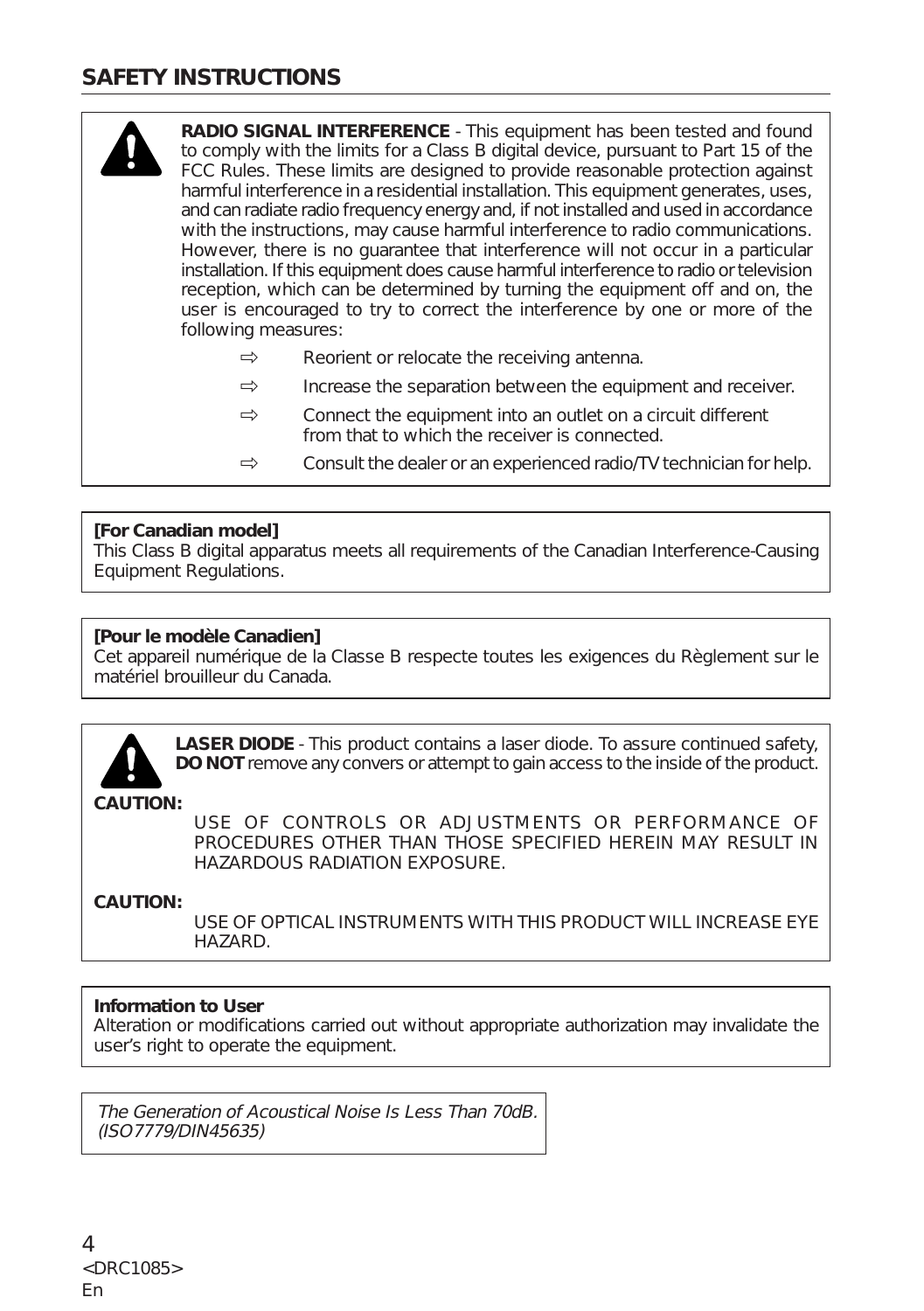

DO NOT use damaged,cracked, or warped discs. If they break inside the unit, they may damage the optics. Discs rotate at high speed inside the changing mechanism.





DO NOT use non-standard discs, as these may adversely influence this unit and other equipment.



DO NOT play a CD having other shape than a circular disc, such as heart shaped disc. Otherwise malfunction may occur.



The enclosed device driver is for use with MS-DOS/Windows 3.XX. This driver is not required for use with Windows 95. \* MS-DOS and Windows are trademarks of Microsoft Corporation.

FEDERAL COMMUNICATIONS COMMISSION

DECLARATION OF CONFORMITY

This device complies with part 15 of the FCC Rules. Operation is subject to the following two conditions: (1) This device may not cause harmful interference, and (2) this device must accept any interference received, including interference that may cause undesired operation.

Product Name: CD-ROM DRIVE UNIT Model Number: DR-A14S Responsible Party Name: PIONEER ELECTRONICS SERVICE, INC. Address: 1925 E. DOMINGUEZ ST. LONG BEACH, CA 90810 U.S.A. Phone: (310) 952-2359

## 사용자 안내문

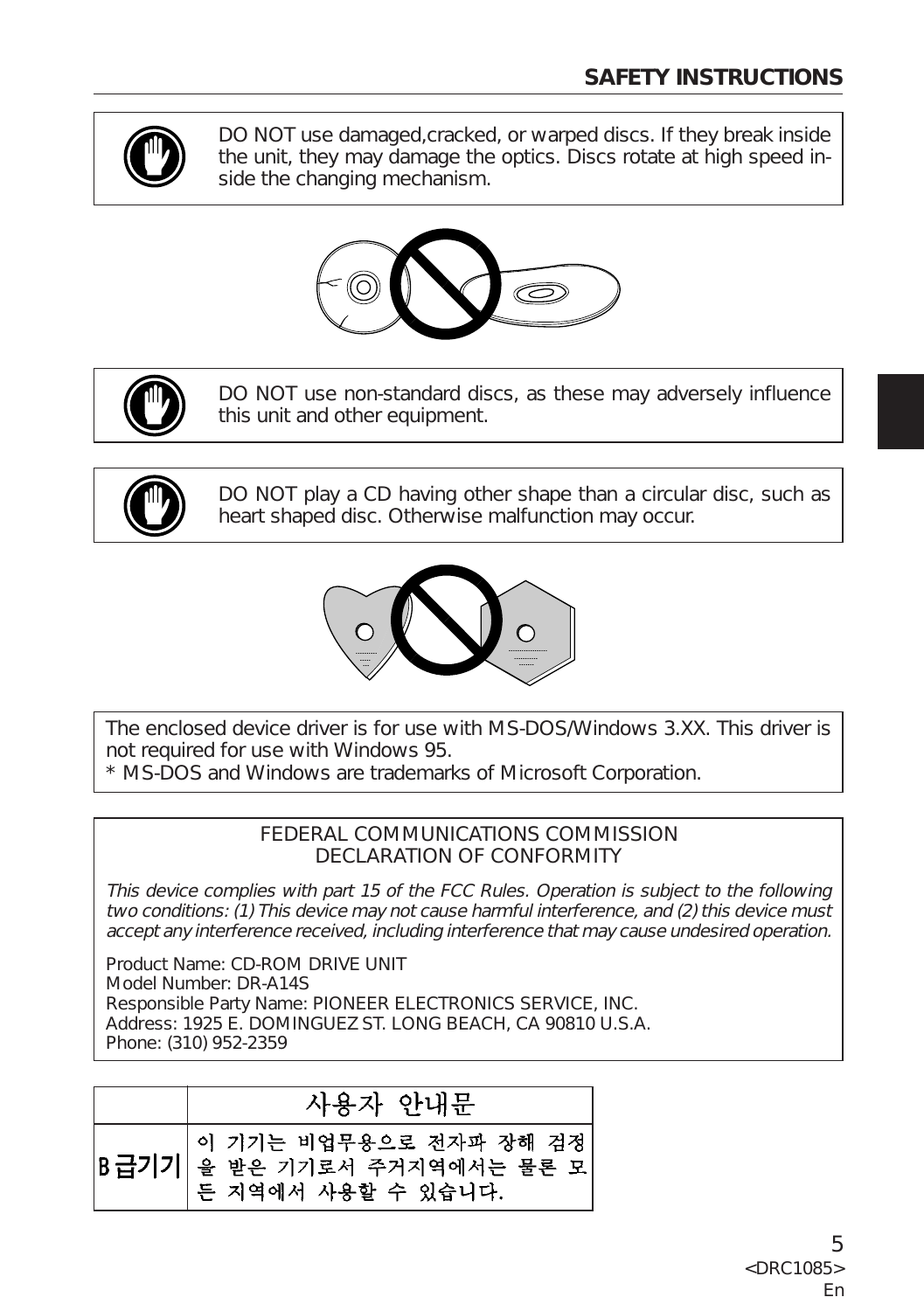# **FEATURES**

• High-speed reading Transfer rate (sustained):

2,100 kBytes/sec. – 5,400 kBytes/sec. (CAV 36X max)

- High-speed access Random average: 70 ms
- Low vibration mechanism
- ATAPI correspondence
- Buffer size: 128 kBytes
- Applicable discs CD-ROM Mode 1 CD-ROM XA Mode 2 (Form 1, 2) CD-DA (Digital audio output) CD Extra, Video CD, CD-I Ready and CD-XA Ready support CD-RW disc reading **NOTES:**

This product can read out CD-RW disc data. Note the following:

- (1) A little longer time is needed to sense a CD-RW disc when the operation starts, compared with normal CD-ROM discs.
- (2) The read-out speed of CD-RW discs is usually 4 times higher than that of normal discs. However, according to the quality of the disc or under extremely hot or cold conditions, the player may reduce the speed of rotation of the disc during read-out. (Because the reproduced signal level from CD-RW discs is lower than that of normal discs.)
- (3) Blank discs, discs where you failed to write data or discs where session close processing has not been made - these discs cannot be used.
- (4) The operations may not start or the data may not be read out under the following conditions: The quality of the recorded signal has deteriorated due to the dirt or scratches on the disc, or frequently rewrote discs.

If you fail to start the operation, take out the disc and reinsert it to try again to start.

- Correspondence to Kodak Photo CD (single and multisession)
- Conforming to MPC-3 specifications
- Half-height size
- Slot in loading
- Windows 95 and Windows 98 (Plug and Play) supported

\*Windows is a trademark of Microsoft Corporation.

#### **Precautions on plying CD singles (8 cm Discs)**

- (1) When playing CD singles (8 cm discs), always use the adapter for 8 cm discs. Before loading the disc into the CD-ROM drive unit, be sure to check that it is secured properly by the catches of the adapter. If discs have been inserted without the adapter by mistake, remove the disc immediately by pressing the eject button. If the disc does not come out with one press, press another time.
- (2) Use 8 cm disc adapters labeled with the  $\frac{156}{156}$  mark (recommended standard product). Do not use adapters which cause the disc to idle, nor adapters which are bent or curved.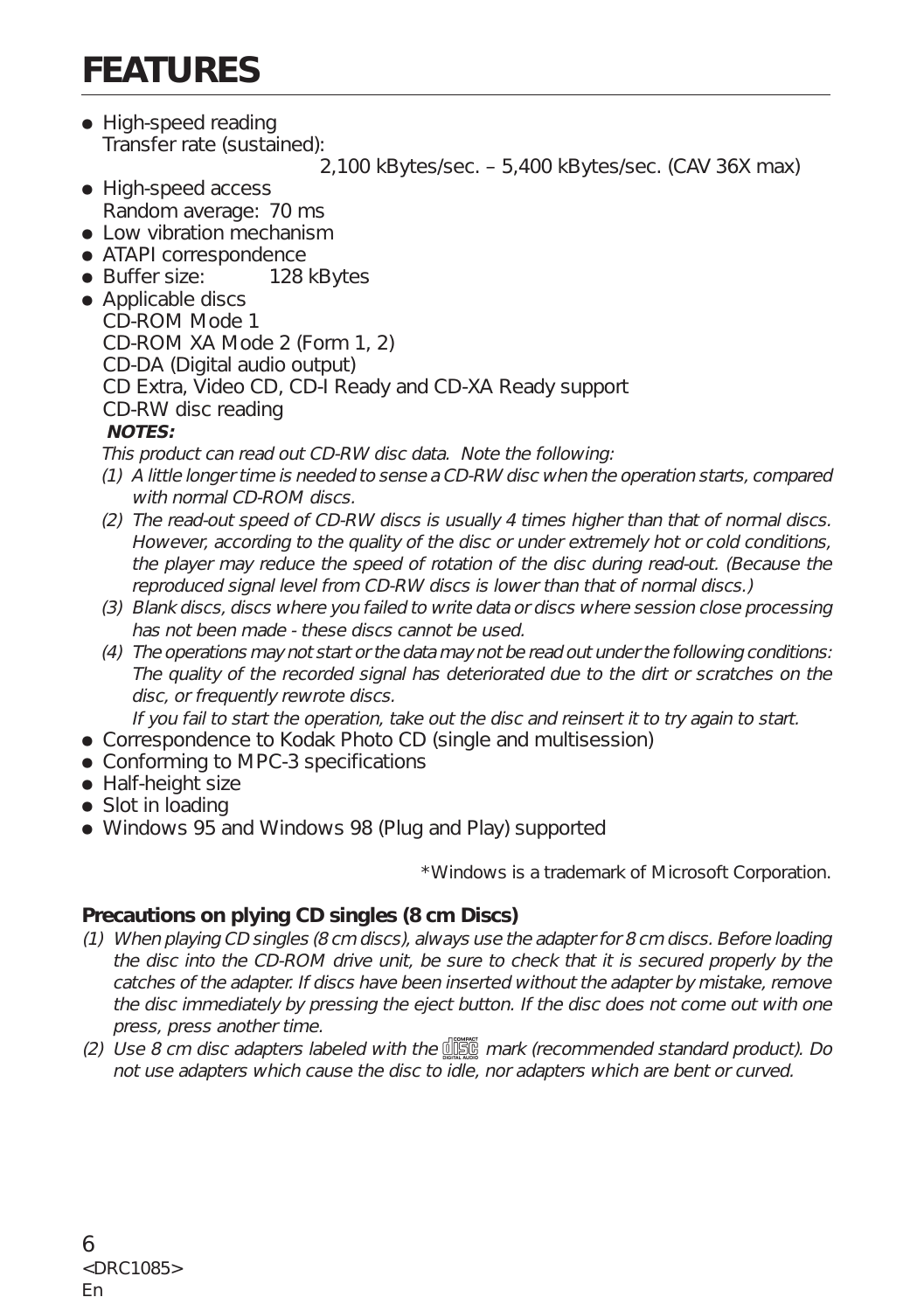# **A HARDWARE TOUR**

Illustrations are provided in this chapter as a visual introduction to the Drive. Please Familiarize yourself with these illustrations and refer to them when necessary to complete the installation and operation of the unit.

### **FRONT VIEW**



## 1 **Disc loading slot**

Insert the CD-ROM with the label facing up.

When using 8 cm discs, attach a CD adapter (available at stores) to the disc, and insert the disc into the disc loading slot.

## 2 **Stop (**7**)/Eject (**0**) button**

This button is used to eject the disc. When this button is pressed once during playback of an audio disc, the playback will be stopped, and when it is pressed in stopped condition, the disc will be ejected.

## 3 **Play (**3**)/Skip (**¢**) button**

This is used for direct playback of audio discs. When an audio disc is inserted and this button is pressed, play status will be reached, and when this button is pressed in play status, the playback will skip to the next track. Data discs will not be played back.

### 4 **BUSY indicator**

This flashes during data access.

### 5 **Volume Control (headphone level)**

This is used to adjust the volume level of the headphone jack.

### 6 **Headphone jack (PHONES)**

This is a stereo minijack for headphones.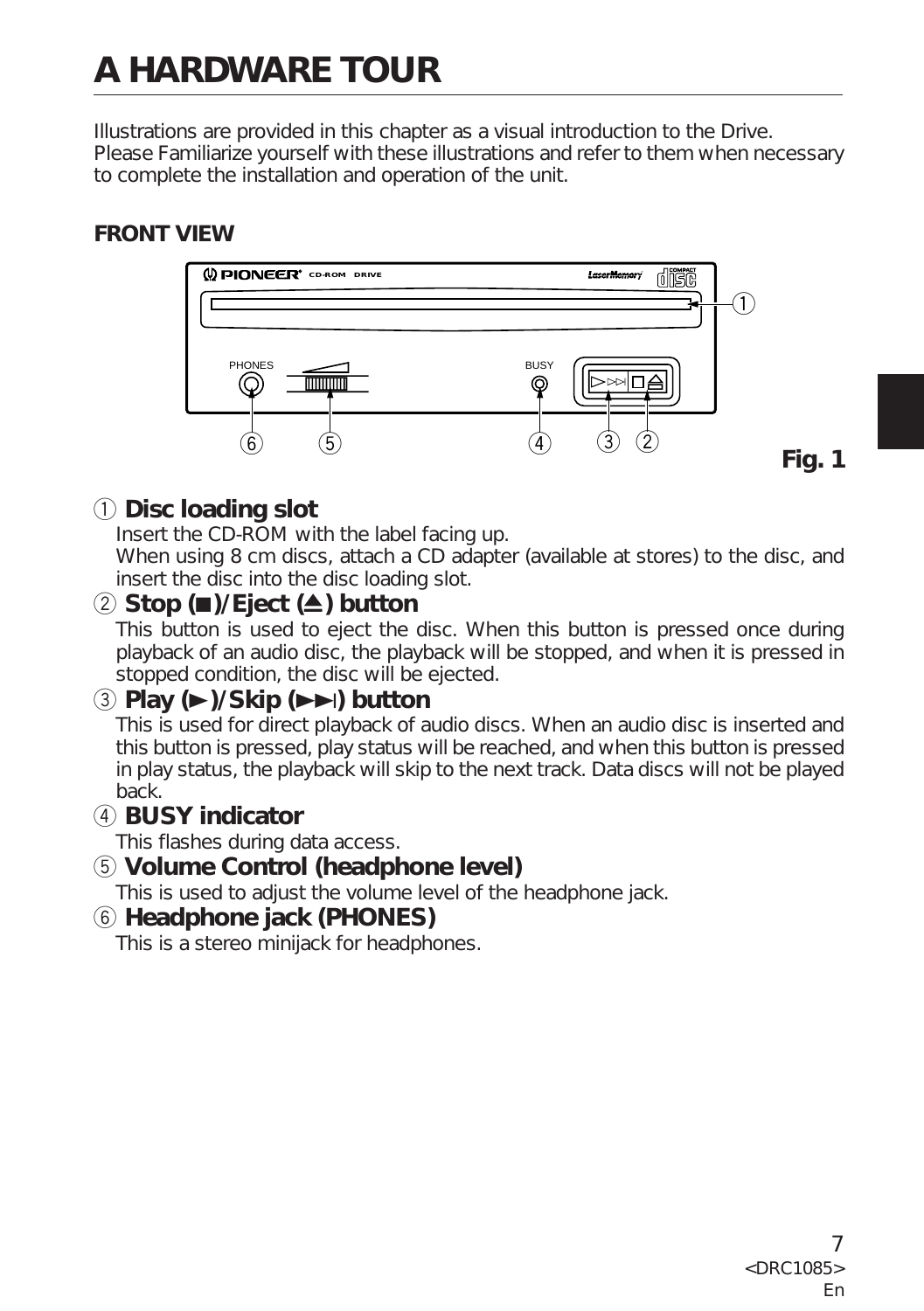### **REAR VIEW**



**Fig. 2**

## 7 **DC Input**

This is the power supply input for  $DC + 5$  V and  $+12$  V.

| Pin | Name  | Function                            |
|-----|-------|-------------------------------------|
|     | $+12$ | Power supply input for $DC + 12$ V. |
|     |       | Ground.                             |
|     |       | Ground.                             |
|     | $+5$  | Power supply input for $DC + 5$ V.  |

## 8 **Host IDE Interface**

This is a 40 pin I/O connector according to the ATA specifications.

### 9 **Device Configuration Jumper**

This is the jumper switch for selection of the drive use mode and supporting PC. Short-circuit socket is attached for the setting<br>attached : on  $A$  of attached : off

not attached : off

|   | Name          | Function                                     |
|---|---------------|----------------------------------------------|
|   |               | MASTER* on The drive is used in master mode. |
| 2 | <b>SLAVE</b>  | on The drive is used in slave mode.          |
| 3 | CABLE         | on   Mode for drive setting by CABLE         |
|   | <b>SELECT</b> | SELECT of the IDE interface.                 |
|   |               | Reserved.                                    |
| 5 |               | Reserved.                                    |

Only MASTER is ON at the time of shipping from the plant.

## 0 **Audio Output**

This is a connector for output of analog audio.

As a Molex 70553 type connecter is used, select a matching connection cable.

| Pin | Name | Function                    |
|-----|------|-----------------------------|
|     |      | Left channel audio output.  |
|     |      | Ground.                     |
|     |      | Ground.                     |
|     |      | Right channel audio output. |

## - **Digital Audio Output**

This is a connector for output of digital audio signal.

| Name. | <b>Function</b>                            |
|-------|--------------------------------------------|
| GND   | Ground.                                    |
|       | Digital Out   Digital audio signal output. |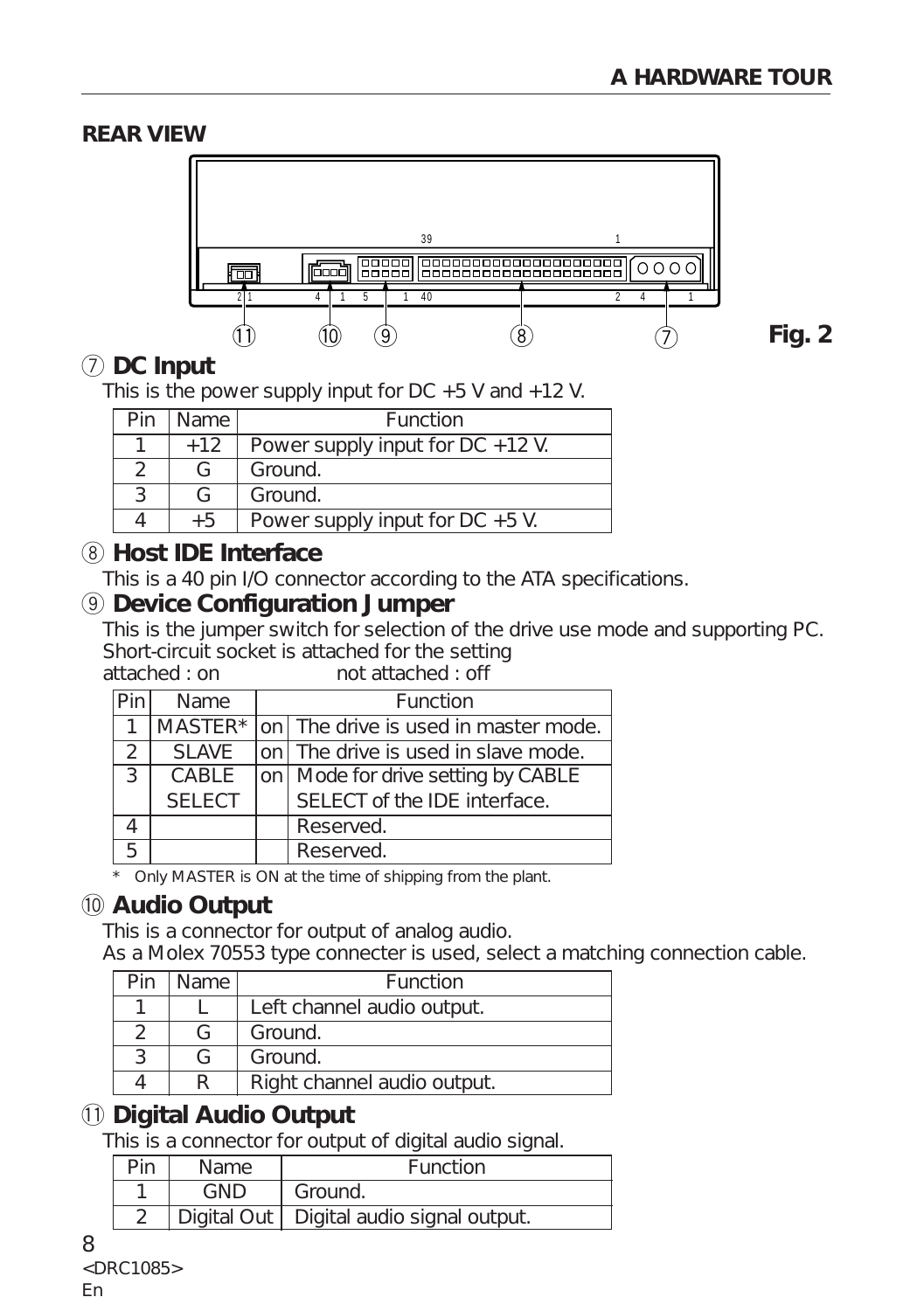# **TO INSTALL THE DRIVE**



- Switch off the power of the personal computer and remove the cover or the front panel.
- $\bullet$  Remove the blank panel installed at the front of the 5.25 inch slot. Installation is not possible when there is no empty slot.
- Install the fixation slide rails on the drive. (If slide rails are required, contact the shop where you bought the computer or the computer manufacturer.)
- Insert the drive into the slot.
- $\bullet$  If fixing is required, fix the drive according to the instruction manual for the computer.



Use mounting screws with a length of 5 mm (3/16 in.) or less. Use of long screws may damage the drive.



Install the drive after the power supply of the personal computer has been switched off.



When the mounting screws are loose etc., the vibrations from disc rotation can generate a ripping noise, so that the screws should be tightened securely.



The drive installation method differs according to the computer type. For details, please refer to the manuals of your computer.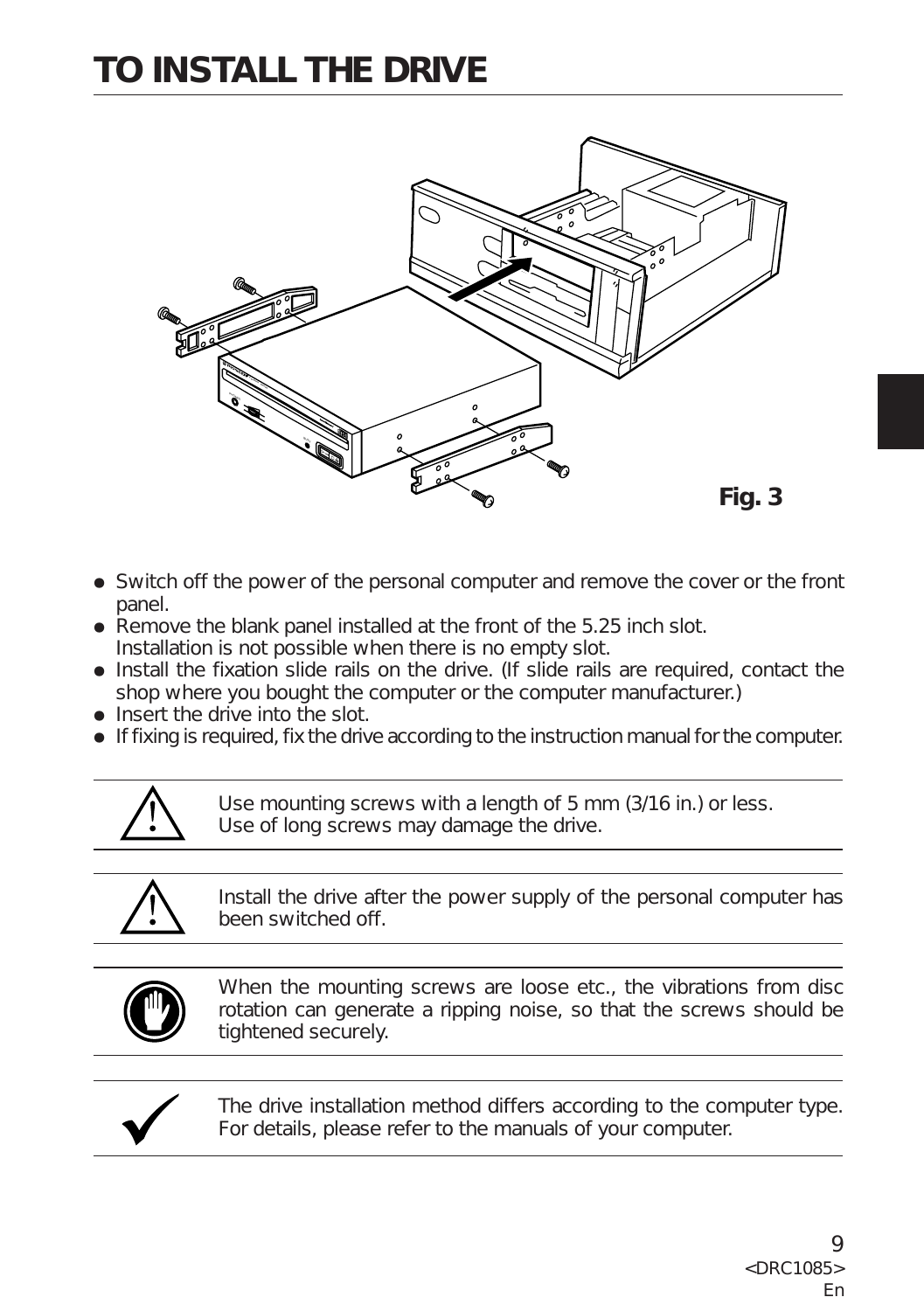## **CONNECTION**





- Switch off the power supply of the personal computer.
- Connect the power supply cable from the personal computer. At the time of connection, please pay attention to the cable polarity.
- Connect the IDE interface cable. At this time, confirm that the pin 1 of the IDE connector is connected correctly to pin 1 of the cable.
- When a sound board is used, connect the audio output with an audio cable to the sound board.



#### **WARNING**

The power supply of the personal computer always must be switched off before cables are connected.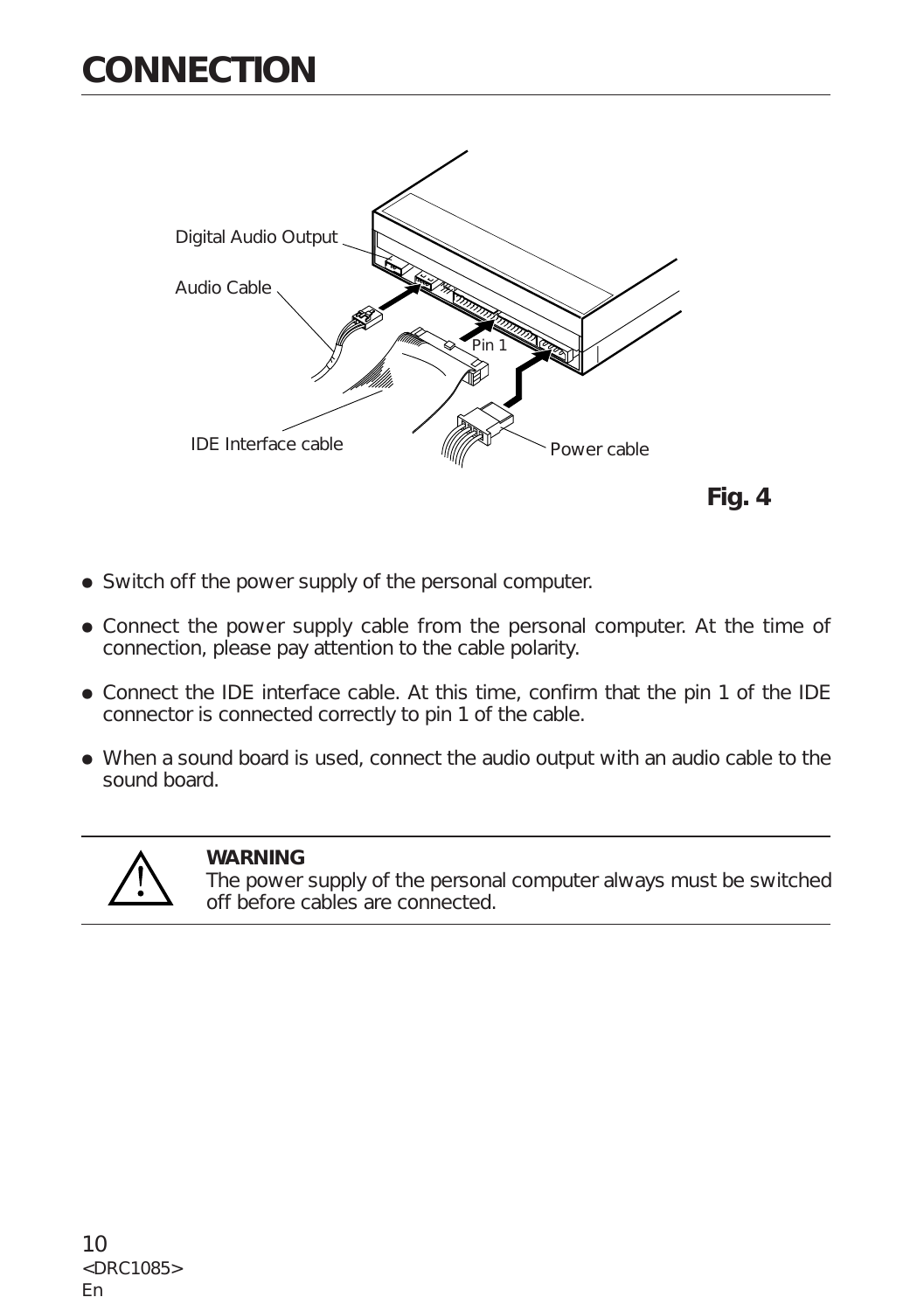## **SPECIFICATIONS**

# **[General functions]**

12 cm (4.72 in), 8 cm (3.15 in) Transfer rate Sustained 2,100 – 5,400 kBytes/sec\* **\*** The data transfer rate may not be output for some disc conditions (scratches, etc.). Seek time Random (average) 60 ms Access time Random (average) 70 ms Data buffer capacity 128 kBytes

## **[Audio output part]**

## **[Others]**

Weight 0.97 kg (2.1 lb)

## **[Accessories]**

- Software device drive disk x 1
- Short-circuit socket x 2
- Audio cable x 1
- Mounting screw x 4
- Operating instructions x 1
- Installation instructions x 1

#### **NOTE:**

Specifications and design subject to possible modifications without notice, due to improvements.

Line  $0.7 \text{ Vrms} + 0.1 \text{ Vrms (at 10 k}\Omega \text{ load})$ 

Power supply DC +12 V, 0.9 A (peak), 0.55 A (normal) (With the built-in terminator) DC +5 V, 1.2 A (peak), 0.75 A (normal) External dimensions 148 (W) x 42.3 (H) x 207.5 (D) mm 5-27/32 (W) x 1-11/16 (H) x 8-6/32 (D) in Operation temperature  $+5^{\circ}$ C to  $+45^{\circ}$ C (41°F to 113°F) Operation humidity 5% to 85% (no condensation) Storage temperature  $-40^{\circ}$ C to  $+60^{\circ}$ C  $(-40^{\circ}$ F to  $140^{\circ}$ F) Storage humidity 5% to 90% (no condensation)

> Published by Pioneer Electronic Corporation. Copyright  $\ddot{\odot}$  1998 Pioneer Electronic Corporation. All rights reserved.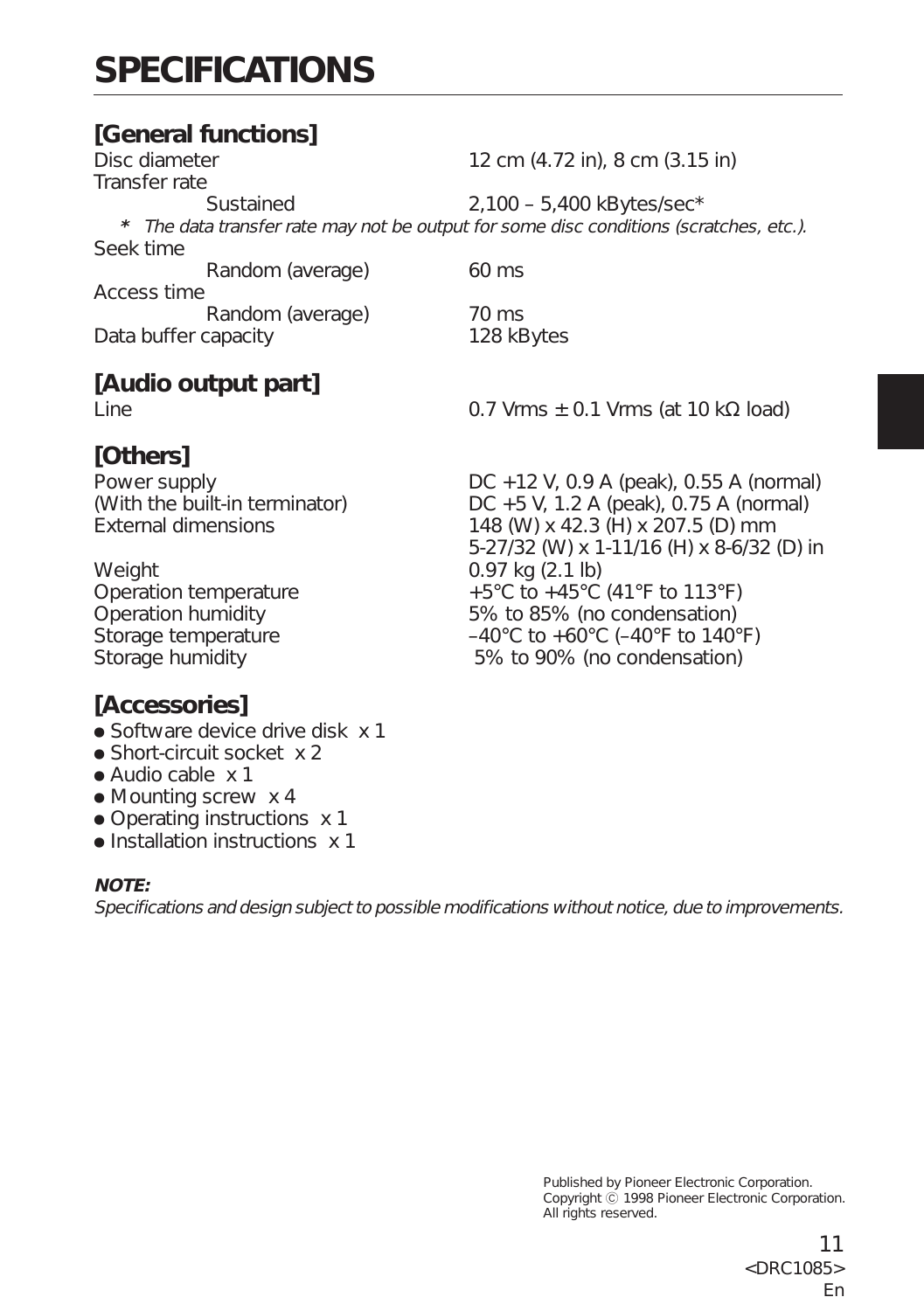## **INSTRUCTIONS DE SECURITE**

Pour garantir votre sécurité personnelle et obtenir le maximum de votre lecteur, lire et suivre ces consignes de sécurité:

**ENVIRONNEMENT** - Ne pas utiliser cet appareil dans des endroits avec beaucoup de poussière, une température ou une humidité élevée. Utiliser l'appareil à un endroit où il n'est pas soumis à des vibrations ou des chocs.

**PUISSANCE** - Couper l'alimentation du système et des dispositifs joints avant l'installation.

**LIRE LES INSTRUCTIONS** - Lire toutes les instructions de sécurité et d'utilisation avant d'actionner le lecteur.

**CONSERVER LES INSTRUCTIONS** - Garder les instructions de sécurité et d'utilisation pour une future référence.

**SUIVRE LES INSTRUCTIONS** - Suivre toutes les instructions de fonctionnement et d'utilisation.

**ATTENTION AUX AVERTISSEMENTS** - Observer tous les avertissements.

**NETTOYAGE - NE PAS** utiliser de liquides, de détachants en aérosol ou de l'alcool. N'utilisez qu'un chiffon humide pour nettoyer les surfaces extérieures du boîtier.

**EAU ET HUMIDITE - NE PAS** utiliser ce produit à proximité d'eau.

**SOURCES D'ALIMENTATION** - Utiliser ce produit avec le type d'alimentation indiqué sur l'étiquette de fabrication. En cas de doute à propos du type d'alimentation disponible, consulter un revendeur Pioneer agréé.

**SURCHARGE - NE PAS** surcharger les prises murales et les rallonges pour ne pas entraîner d'incendie ou de secousse électrique.

**PENETRATION D'OBJETS ET DE LIQUIDES** - Ne jamais enfoncer d'objet de toute sorte dans ce produit. Le contact avec des points de tension dangereux peut provoquer un court-circuit, entraînant un incendie ou une secousse électrique. Ne pas verser de liquide de toute sorte sur ce produit.

**CONDENSATION** - De l'humidité se forme sur la section opération du produit entraînant une baisse de performances s'il est amené d'un endroit frais vers un environnement plus chaud. En cas de déplacement de l'appareil vers un endroit ayant une température plus chaude, laisser le produit pendant 1 à 2 heures dans le nouvel endroit avant de le remettre sous tension.

**ENTRETIEN** - Ne pas essayer de réparer soi-même ce produit. L'ouverture ou le retrait des capots peut vous exposer àune tension dangereuse ou d'autres dangers. Pour tout entretien, demander à un personnel d'entretien qualifié. (Se reporter à la carte d'entretien et de support jointe.)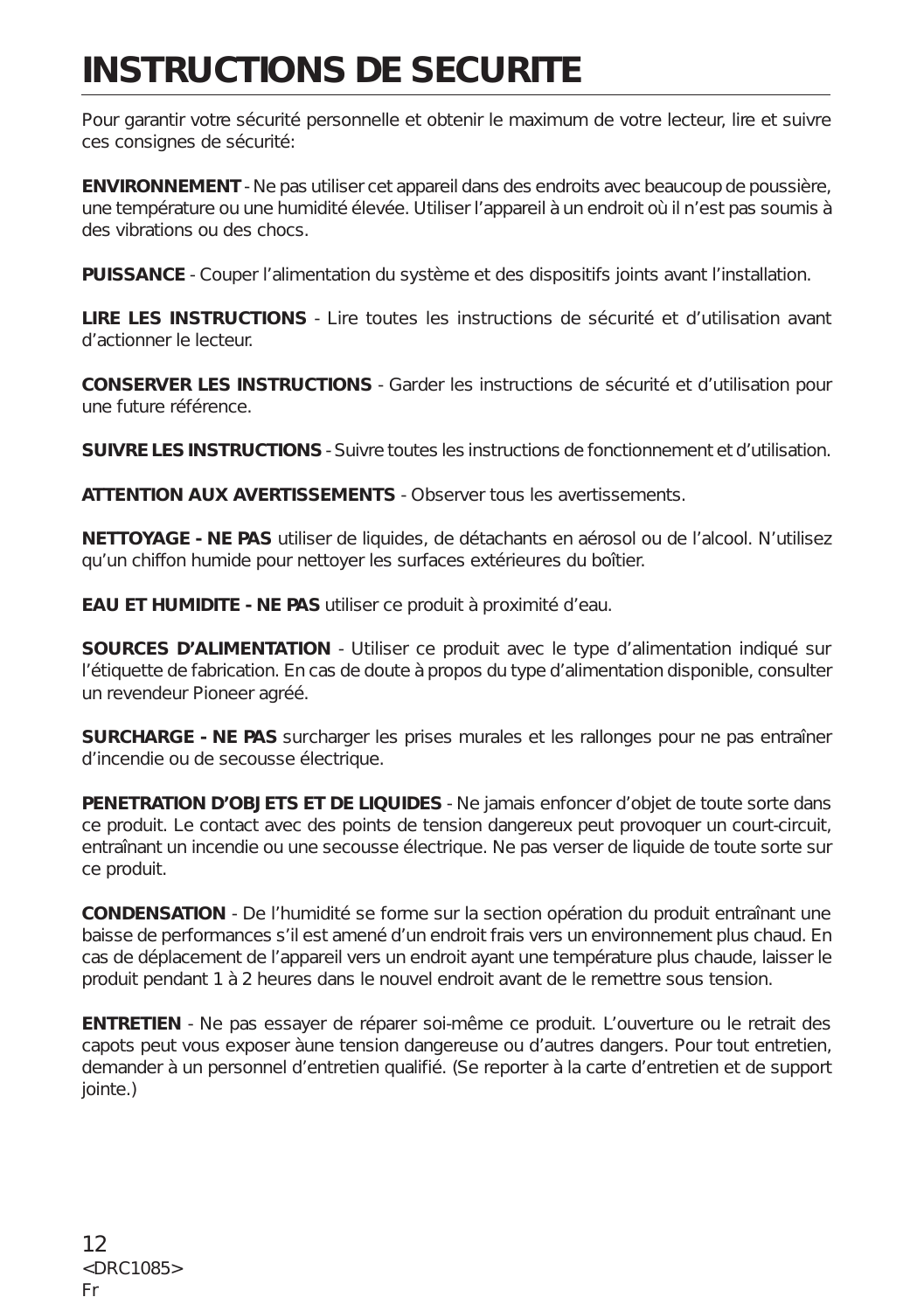## **INSTRUCTIONS DE SECURITE**

La production de bruits acoustiques est inférieure à 70 dB. (ISO7779/DIN45635)

#### **ATTENTION**

Ce produit renferme une diode à laser d'une catégorie supérieure à 1. Pour garantir une sécurité constante, ne pas retirer les couvercles ni essayer d'accéder à l'intérieur de l'appareil. Pour toute réparation, s'adresser à un personnel qualifié.

L'étiquette d'avertissement suivante apparaît sur votre appareil.

Emplacement: sur le dessus du de couvercle

> **CLASS 1 LASER PRODUCT LASER KLASSE 1**

Dans le cas d'appareils enfichables, la prise doit être facilement accessible et placée le plus près possible de l'appareil.



NE PAS utiliser de disques endommagés, fissurés ou déformés. S'ils se cassent à l'intérieur de l'appareil, ils risquent d'endommager la lentille. Les disques tournent à grande vitesse à l'intérieur du mécanisme de changement.





NE PAS utiliser de disques non standard, car ils peuvent avoir une mauvaise influence sur cet appareil et d'autres équipements.



Sous peine de provoquer des défaillances, ne reproduisez pas de CD ayant une forme autre que circulaire, telle que des disques en forme de coeur.



Le lecteur de dispositif joint est pour une utilisation avec MS-DOS/Windows 3.XX. Il n'est pas nécessaire pour une utilisation de cet appareil avec Windows 95. \* MS-DOS et Windows sont des marques déposées de Microsoft Corporation.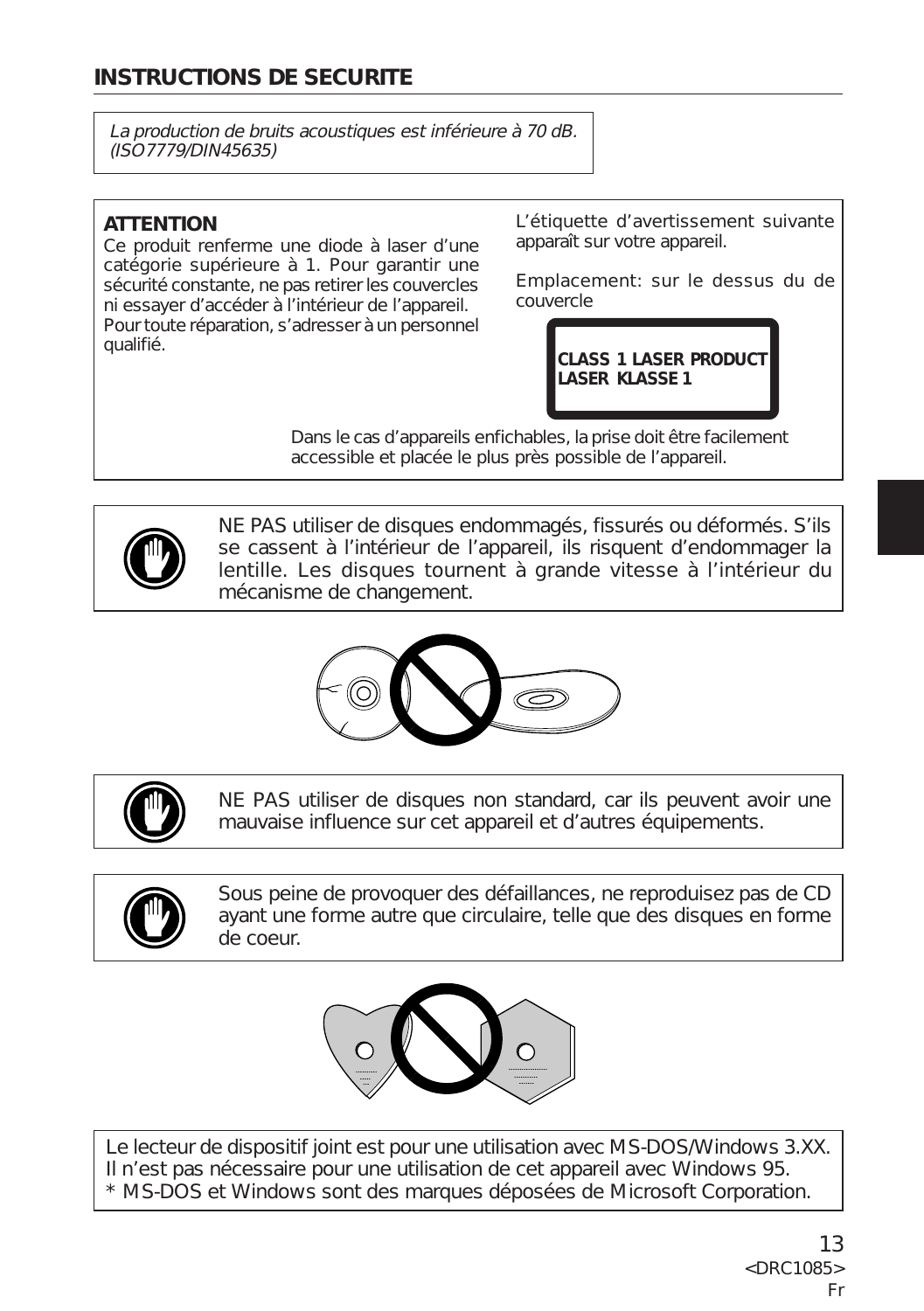# **CARACTERISTIQUES PRINCIPALES**

● Lecture à haute vitesse Vitesse de transfert (continue):

2.100 KO/sec. – 5.400 KO/sec. (CAV maximale: 36X)

- ÷ Accès à haute vitesse Moyenne aléatoire: 70 ms
- Mécanisme à vibrations réduites
- Correspondance avec ATAPI
- Tampon de données: 128 koctets
- Disques utilisables Disque optique CD-ROM Mode 1 Disque optique CD-ROM XA Mode 2 (Forme 1, 2) CD-DA (Sortie audionumérique) Support CD extra, CD vidéo, CD-I Ready et CD-XA Ready Lecture de disque CD-RW

#### **REMARQUES:**

Cet appareil peut lire les données inscrites sur les CD-RW. Toutefois, veillez noter ce qui suit.

- (1) L'examen initial d'un CD-RW exige un temps légèrement plus long que celui d'un CD-ROM.
- (2) La vitesse de lecture des disques CD-RW est généralement 4 fois plus élevée que celle des disques ordinaires. Le lecteur peut toutefois réduire la vitesse de lecture, si la qualité du disque n'est pas bonne ou s'il fait très chaud ou très froid. (Cela tient à ce que le niveau des signaux fournis par les CD-RW est plus faible que celui des disques habituels.)
- (3) Vous ne pouvez pas utiliser les disques vierges, les disques sur lesquels l'écriture des données a été infructueuse et les disques qui n'ont pas fait l'objet d'une fermeture de session.
- (4) Dans les cas suivants, le fonctionnement peut être impossible et il peut en être de même de la lecture des données.

La qualité du signal enregistré est altérée en raison des poussières ou des rayures que porte le disque, ou bien le disque a fait l'objet de trop nombreuses réécritures. Si le fonctionnement n'est pas possible, retirez le disque du lecteur puis réintroduisez-le

- et effectuez une nouvelle tentative. • Correspondance avec CD Kodak Photo (session simple et multisession)
- Conforme aux spécifications MPC-3
- Format demi-hauteur
- Lecteur en charge
- ÷ Windows 95 et Windows 98 (prêt à l'emploi) soutenu

\* Window est un marque déposée de Microsoft Corporation.

### **Precautions a prendre lors de la lecture de CD singles (Disques de 8 cm)**

- (1) Lors de la lecture de CD singles (disques de 8 cm), toujours utiliser l'adaptateur pour ce type de disques. Avant de charger le disque dans l'unité de lecture de CD-ROM, vérifier qu'il est bien maintenu en place par les encoches de l'adaptateur. Si des disques ont été insérés par erreur sans utiliser l'adaptateur, il faut enlever ces disques immédiatement en poussant sur le bouton d'éjection. Si le disque ne réussit pas à sortir sous l'effet de la pression, répéter la manoeuvre.
- (2) Utiliser des adaptateurs pour disques de 8 cm portant la marque d這。 (produit standard recommandé). Ne pas utiliser d'adaptateurs qui entraîne une rotation à vide du disque, ni non plus des adaptateurs ondulés ou pliés.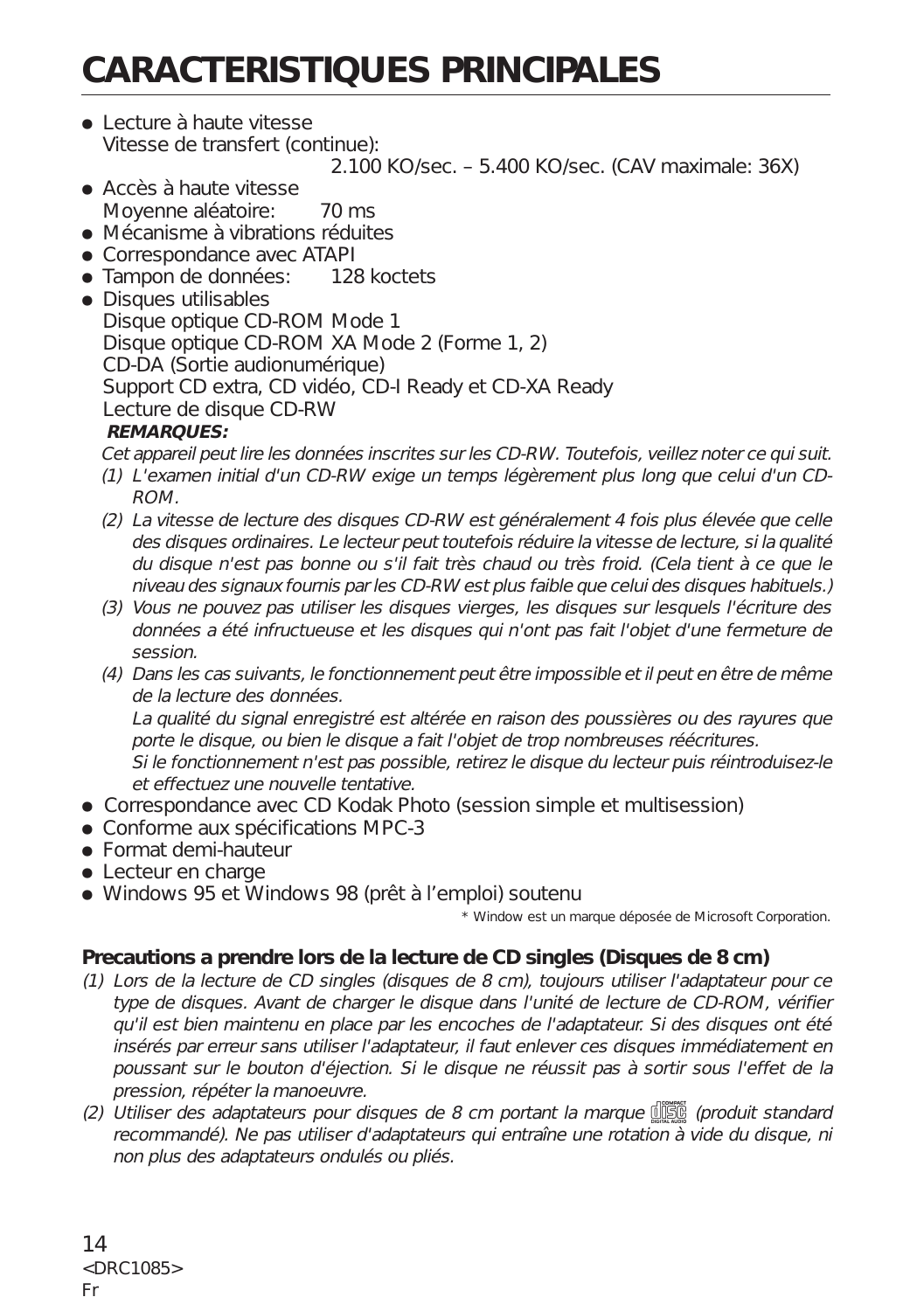# **TOUR DU MATERIEL**

Des illustrations sont fournies dans ce chapitre comme introduction visuelle au lecteur. Nous vous prions de vous familiariser avec ces illustrations et de vous y reporter en cas de nécessité pour compléter l'installation et l'opération de l'appareil.

### **VUE AVANT**



**Fig. 1**

## 1 **Chargeur de disque**

Insérez le CD-ROM l'étiquette vers le haut.

En utilisant des disques de 8 cm, montez un adaptateur CD (disponible dans le commerce) sur le disque, puis insérez le disque dans le chargeur de disque.

## 2 **Touche d'éjection (**0**) /arrêt (**7**)**

Cette touche sert à éjecter le disque. Lorsque cette touche est enfoncée pendant la lecture d'un disque audio, la lecture est arrêtée, et lorsqu'elle est enfoncée à l'état d'arrêt, le disque est éjecté.

## 3 **Touche de lecture (**3**) /saut (**¢**)**

Cette touche est utilisée pour la lecture directe de disques audio. Lorsqu'un disque audio est inséré et que cette touche est enfoncée, l'état de lecture est atteint, et lorsque cette touche est enfoncée à l'état de lecture, la lecture saute à la piste suivante. Les disques de données ne sont pas reproduits.

## 4 **Témoin occupé (BUSY)**

Ce témoin s'allume pendant l'accès des données.

## 5 **Commande de volume (niveau de casque d'écoute)**

Cette commande est utilisée pour régler le niveau de volume de la prise de casque d'écoute.

## 6 **Prise de casque d'écoute (PHONES)**

Cette prise est une mini prise stéréo pour casque d'écoute.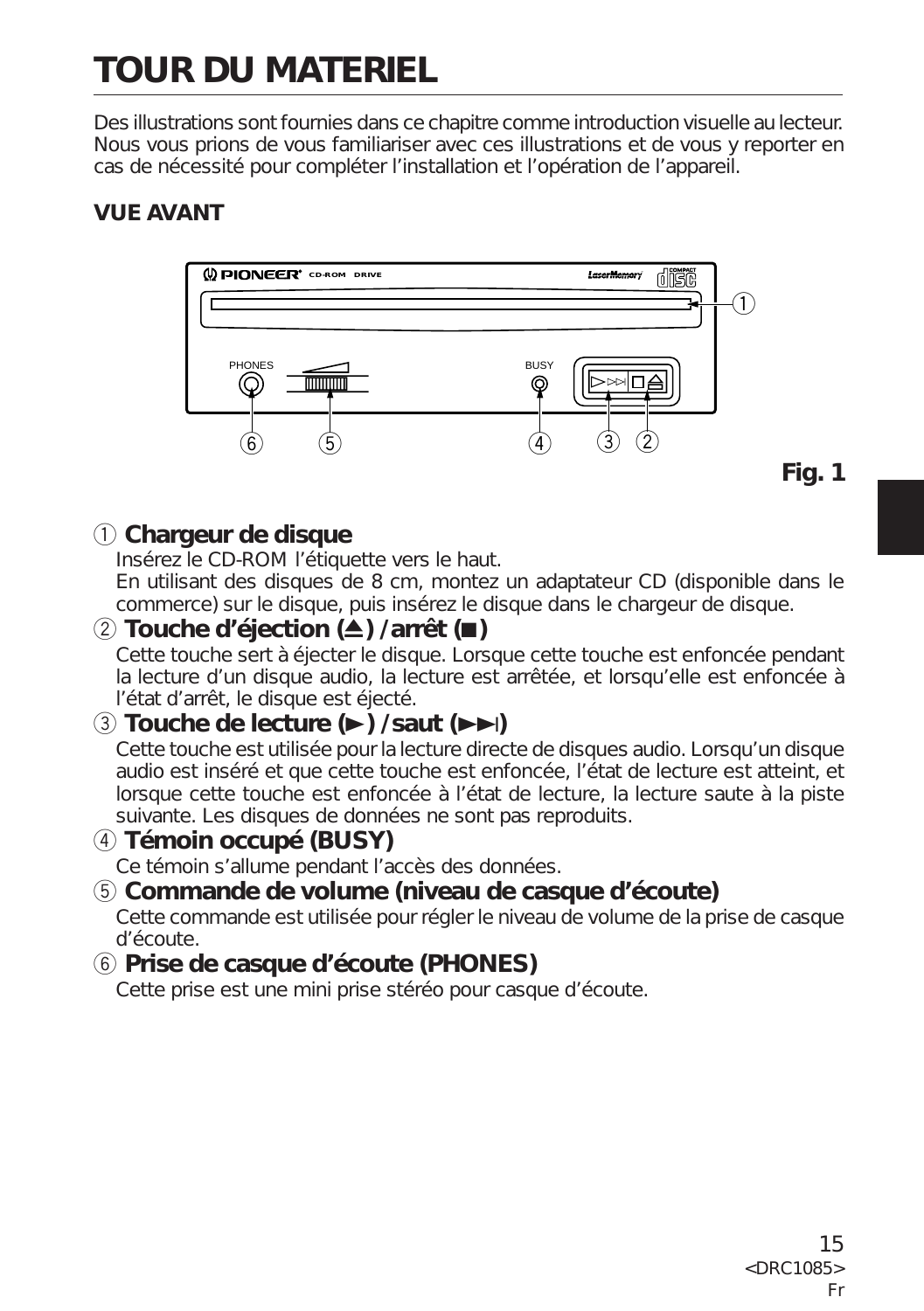### **VUE DE LA FACE ARRIERE**



**Fig. 2**

## 7 **Prise d'entrée CC (DC INPUT)**

Entrée d'alimentation CC de 5 V et 12 V.

| Brochel Nom |              | Fonction                               |
|-------------|--------------|----------------------------------------|
|             | $+12$        | Entree d'alimentation pour +12 V C.C.  |
|             |              | Terre   Mise à la masse.               |
|             | <b>Terre</b> | Mise à la masse.                       |
|             | $+5$         | Entree d'alimentation pour $+5$ V C.C. |

## 8 **Interface IDE hôte**

Connecteur d'entrée/sortie à 40 broches conforme aux spécifications ATA.

### 9 **Commutateur de configuration**

Commutateur à cavalier permettant la sélection du mode de fonctionnement du lecteur et acceptant le PC.

La prise court-circuitée est fixée pour le réglage<br>fixée : active non fixée : désactive

## fixée : active non fixée : désactive

| Brochel       | Nom           | Fonction                                          |
|---------------|---------------|---------------------------------------------------|
|               |               | MASTER* on Le lecteur est utilisé en mode maître. |
| $\mathcal{L}$ | SI AVE        | on Le lecteur est utilisé en mode asservi.        |
| ્ર            | CABLE         | on   Pour permettre le réglage du lecteur         |
|               | <b>SELECT</b> | par CABLE SELECT de l'interface IDE.              |
|               |               | Réservé.                                          |
|               |               | Réservé.                                          |

\* Au moment de l'expé ition de l'usine, seul MASTER est activé (ON).

## 0 **Sortie audio**

Connecteur de sortie du signal audio analogique.

Du fait qu'un Molex 70553 est utilisé, sélectionner un câble de raccordement correspondant.

|    | Broche Nom | Fonction                          |
|----|------------|-----------------------------------|
|    |            | Gauche Sortie audio canal gauche. |
|    |            | Terre   Mise à la masse.          |
| ્ર |            | Terre   Mise à la masse.          |
|    |            | Droite Sortie audio canal droit.  |

## $(1)$  Sortie audionumérique

Il s'agit d'un connecteur pour la sortie des signaux audionumériques.

|    | Brochel | <b>Nom</b> | Fonction                             |
|----|---------|------------|--------------------------------------|
|    |         | GND        | Mise à la masse.                     |
| 1/ |         |            | Digital Out   Sortie audionumérique. |
|    |         |            |                                      |

<DRC1085>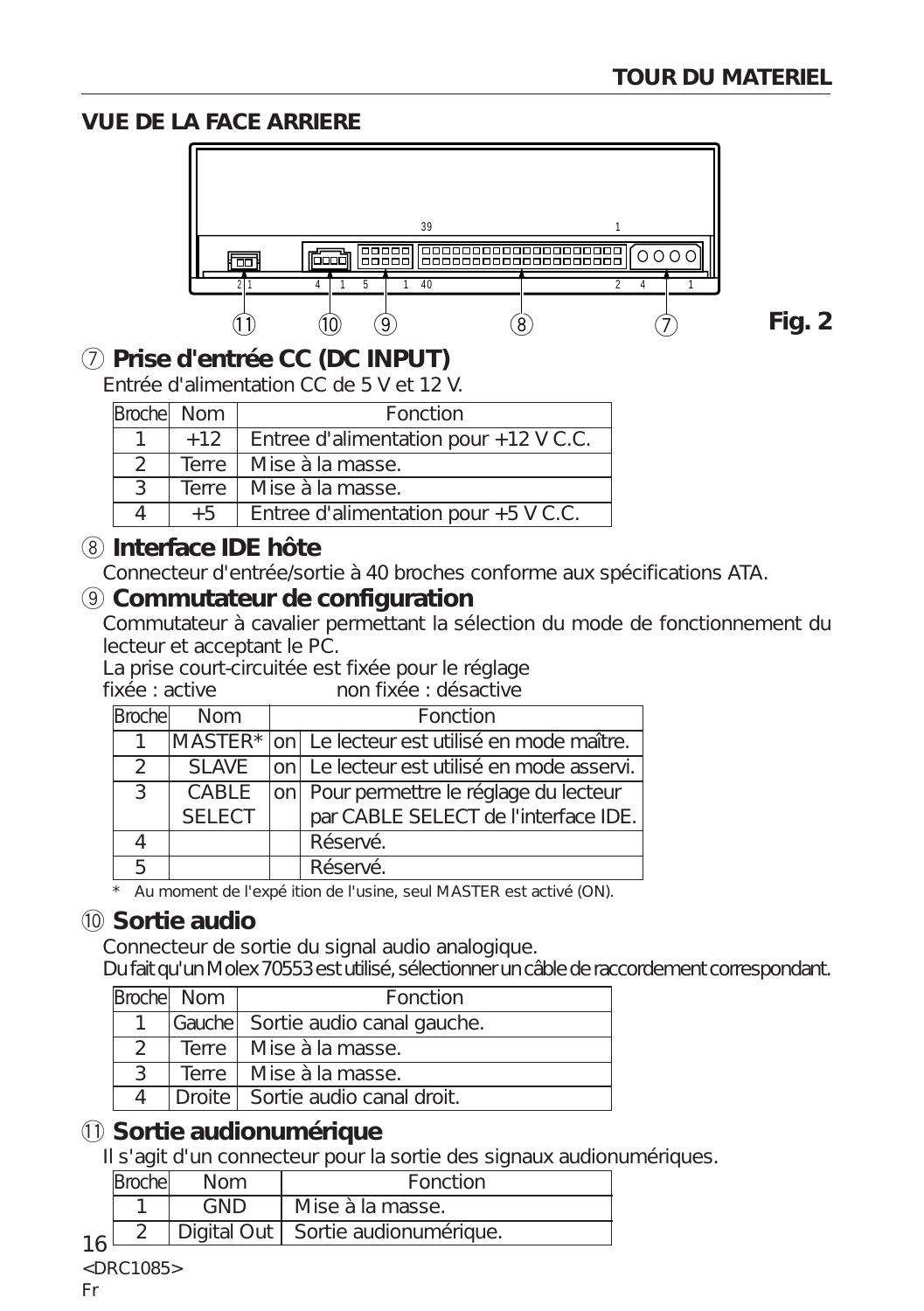## **POUR INSTALLER LE LECTEUR**



- ÷ Couper l'alimentation de l'ordinateur personnel, et déposer le couvercle du panneau avant.
- ÷ Déposer le panneau vierge installé à l'avant de la fente de 5,25 pouces. L'installation n'est pas possible s'il n'y a pas de fente vide.
- Installer les rails coulissants de fixation sur le lecteur. (Si des rails coulissants sont nécessaires, contacter le magasin où a été acheté l'ordinateur ou le fabricant d'ordinateur.)
- ÷ Insérer le lecteur dans la fente.
- ÷ Si la fixation est nécessaire, fixer le lecteur en fonction du mode d'emploi de l'ordinateur.



Utiliser des vis de fixation ayant une longueur inférieure ou égale à 5 mm.

L'utilisation de longues vis peut endommager le lecteur.



Installer le lecteur après avoir coupé l'alimentation de l'ordinateur personnel.



Lorsque les vis de fixation ne sont pas suffisamment serrées, etc., les vibrations émises par la rotation du disque peuvent générer un bruit de déchirure et il faut donc resserrer les vis solidement.



La méthode d'installation du lecteur varie selon le type d'ordinateur. Pour les détails, se reporter aux manuels de votre ordinateur.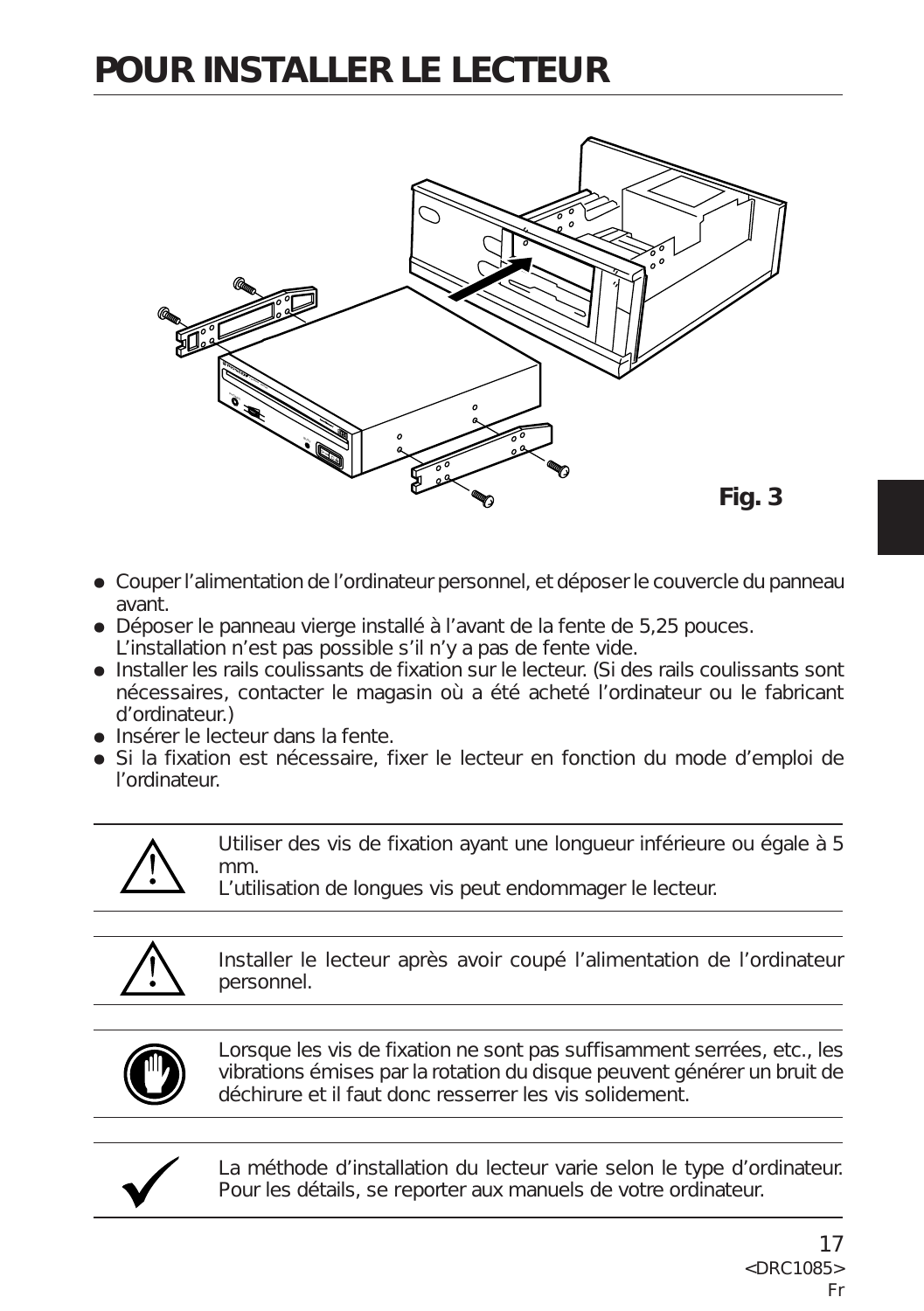## **RACCORDEMENT**



- ÷ Couper l'alimentation de l'ordinateur personnel.
- ÷ Connecter le câble d'alimentation de l'ordinateur personnel. Au moment de la connexion, faire attention à la polarité des câbles.
- ÷ Connecter le connecteur d'interface IDE. A ce moment, confirmer que la broche 1 du connecteur IDE est correctement connectée à la broche 1 du câble.
- ÷ Lorsqu'une plaque sonore est utilisée, connecter la sortie audio avec un câble audio à la plaque sonore.



#### **AVERTISSEMENT**

L'alimentation de l'ordinateur personnel doit toujours être coupée avant la connexion des câbles.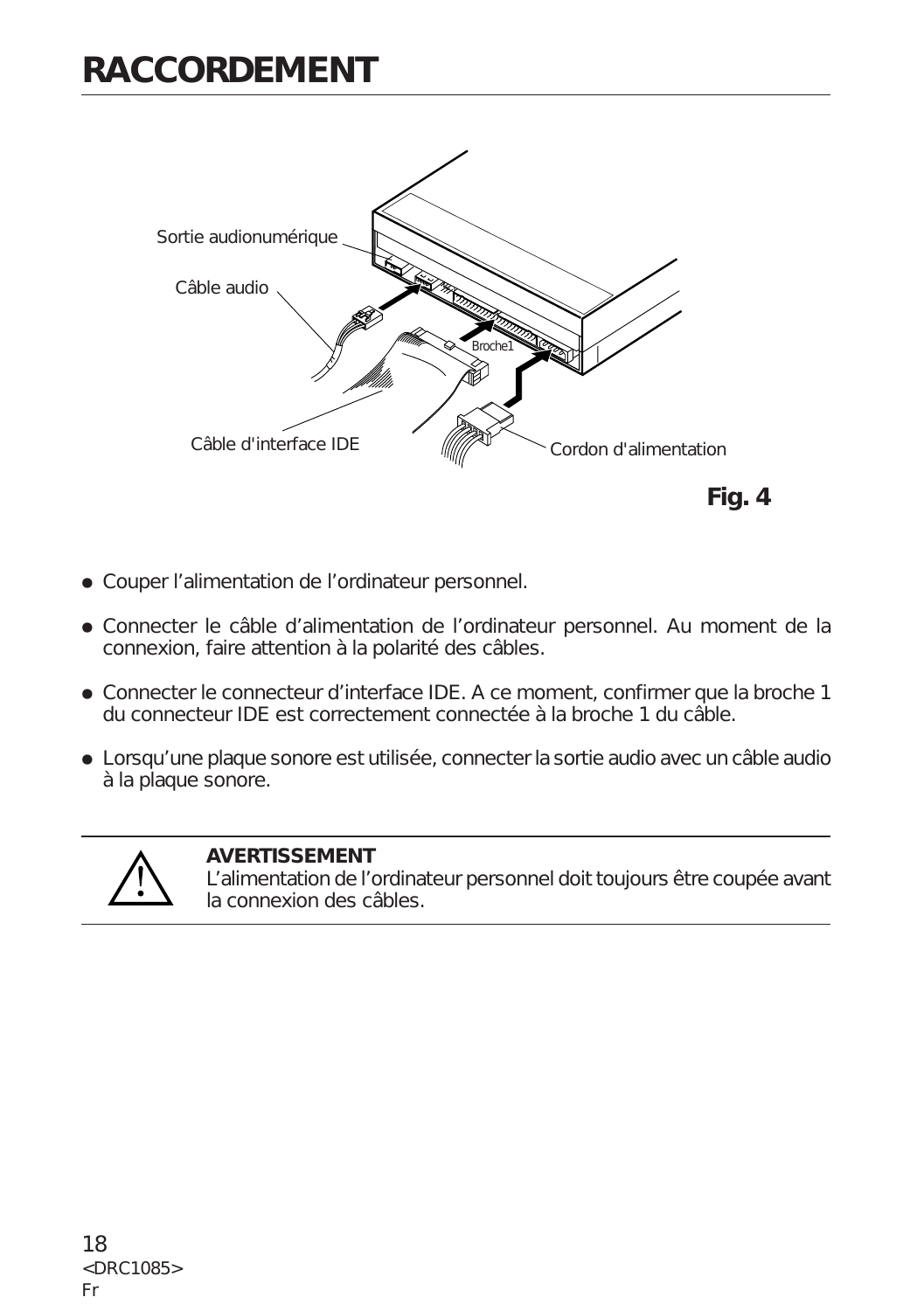# **FICHE TECHNIQUE**

#### **[Généralités]** Diamètre du disque 12 cm, 8 cm Vitesse de transmission Continu 2.100 à 5.400 KO/s \* \* Il se peut que le taux de transfert de données ne soit pas affiché à cause de l'état du disque (rayures, etc.). Temps de recherche Aléatoire (moyenne) 60 ms Durée d'accès Aléatoire (moyenne) 70 ms<br>némoire tampon de données 128 KO Capacité de mémoire tampon de données **[Sortie audio]** Ligne 0,7 Vrms (efficace) ± 0,1 Vrms (à charge de 10 kΩ)

**[Divers]**

Température de fonctionnement<br>
Humidité de fonctionnement<br>
5% à 85% ( Température de rangement  $-40^{\circ}$ C à +60 $^{\circ}$ C Humidité de rangement 5% à 90% (sans condensation)

## **[Accessoires]**

- Disquette programme logiciel x 1
- $\bullet$  Cavalier  $\times$  2
- Câble audio x 1
- Vis de fixation x 4
- ÷ Mode d'emploi x 1
- ÷ Instructions d'installation x 1

#### **REMARQUE :**

Aux fins d'amélioration, les caractéristiques techniques et la conception sont susceptibles de modification sans préavis.

Alimentation CC +12 V, 0,9 A (crête), 0,55 A (normal) (Avec la terminaison incorporé) CC +5 V, 1,2 A (crête), 0,75 A (normal) Dimensions externes  $148$  (L) x 42,3 (H) x 207,5 (P) mm<br>Poids  $0.97$  kg 5% à 85% (sans condensation)

> Publication de Pioneer Electronic Corporation. C 1998 Pioneer Elctronic Corporation. Tour droits de reproduction et de traduction réservés.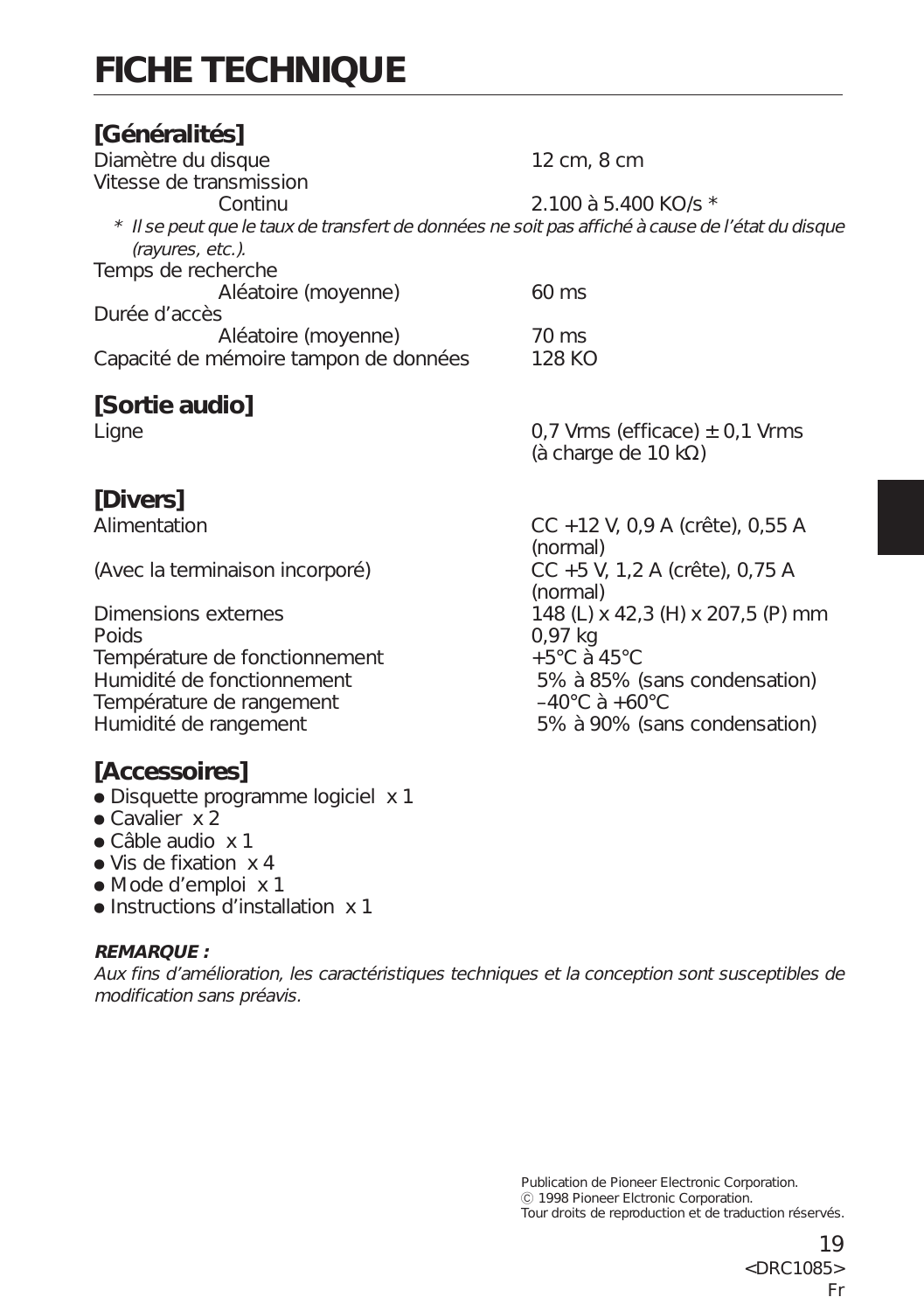## **SICHERHEITSANWEISUNGEN**

Um Ihre eigene Sicherheit sicherzustellen, und um die volle Funktion Ihres CD-ROM-Laufwerks zu maximieren, lesen Sie diese Sicherheitsvorschriften bitte sorgfältig durch:

**BETRIEBSBEDINGUNGEN** - Betreiben Sie das Gerät nicht an Orten, wo starkes Staubaufkommen, hohe Temperaturen und hohe Luftfeuchtigkeiten vorherrschen. Wählen Sie einen Ort, wo keine Vibrationen bzw. starke Erschütterungen auf das Gerät einwirken können.

**SPANNUNG** - Vor dem Einbau des CD-ROM-Laufwerks sind der Computer und sämtliche angeschlossenen Peripheriegeräte auszuschalten.

**LESEN SIE DIE ANLEITUNGSSCHRITTE** - Vor der Inbetriebnahme des CD-ROM-Laufwerks sind alle Sicherheits- und Betriebsanleitungen durchzulesen.

**AUFBEWAHRUNGSHINWEISE** - Bewahren Sie die Sicherheits- und Betriebsanleitungen für zukünftige Benutzung griffbereit auf.

**BEFOLGUNG DER ANLEITUNGSSCHRITTE** - Befolgen Sie bitte alle Bedienungs- und Handhabungshinweise.

**BEACHTUNG ALLER WARNUNGEN** - Sämtliche Warnhinweise müssen sorgfältig beachtet werden.

**REINIGUNG** - KEIN flüssiges Reinigungsmittel, Reinigungssprühmittel oder Alkohol verwenden. Benutzen Sie zum Reinigen des äußeren Gehäuses ausschließlich einen feuchten Lappen.

**WASSER UND FEUCHTIGKEIT** - Betreiben Sie das Gerät NIEMALS in unmittelbarer Nähe von Wasser!

**STROMVERSORGUNG** - Betreiben Sie das Gerät nur mit dem Stromversorgungstyp, der auf dem Aufkleber angegeben ist. Wenn Sie sich über die vorliegenden Netzspannung nicht sicher sind, sprechen Sie bitte mit Ihrem autorisierten Pioneer-Händler.

**NETZÜBERLASTUNG** - NIEMALS Wandsteckdosen und Verlängerungskabel überlasten! Ein Brand oder Stromschlag können die Folge sein.

**EINDRINGEN VON FLÜSSIGKEITEN UND FREMDKÖRPERN** - Niemals Fremdkörper in das Geräteinnere eindringen lassen. Das Berühren von unter Spannung stehenden Kontakten kann zu einem Kurzschluß führen, was einen Brand oder Stromschlag auslösen kann. Vorsicht, damit keine Flüssigkeiten auf dem Gerät verschüttet werden.

**KONDENSATION** - Wenn das Gerät von einem kalten in einen warmen Raum gebracht wird, verursacht der Feuchtigkeitsniederschlag in Gerät eine merkliche Leistungsminderung. Betreiben Sie das Gerät deshalb nicht für ca. 1 bis 2 Stunden, bis sich die Bauteile der Umgebungstemperatur angeglichen haben.

**WARTUNG** - Nicht den Versuch unternehmen, das Gerät selbst zu reparieren! Das Öffnen oder Entfernen von Abdeckungen kann einen Stromschlag sowie andere Gefahren auslösen. Überlassen Sie sämtliche Wartungsarbeiten unserem qualifizierten Kundendienstpersonal. (Beziehen Sie sich bitte auf das miteingeschlossene Kundendienstverzeichnis.)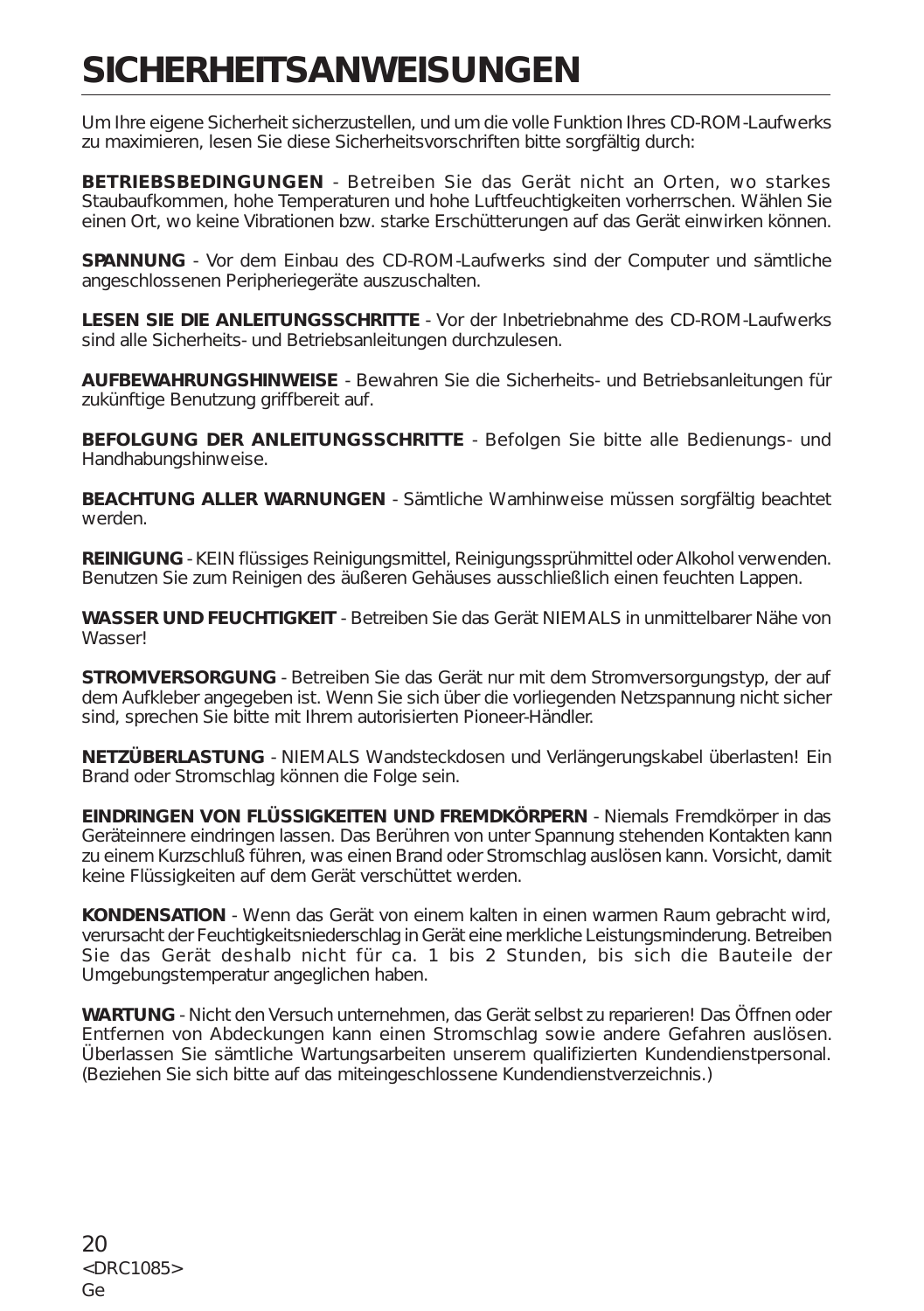## **SICHERHEITSANWEISUNGEN**

Das Geräuschaufkommen beträgt weniger als 70 dB. (ISO 7779/DIN 45635)

### **VORSICHT**

Dieses Gerät enthält eine Laserdiode mit einer höheren Klasse als 1. Um einen stets sicheren Betrieb zu gewährleisten, weder irgendwelche Abdeckungen entfernen, noch versuchen, sich zum Geräteinneren Zugang zu verschaffen. Alle Wartungsarbeiten sollten qualifiziertem Kundendienstpersonal überlassen werden.

Das nachstehende Hinweisschild befindet sich am Gerät.

Anbringstelle: auf der Deckeloberseite.

**CLASS 1 LASER PRODUCT LASER KLASSE 1**

Bei Geräten mit Steckern sollte sich der Ausgangsstecker nahe dem anderen Gerät befinden und einfach zugänglich sein.



Verwenden Sie keine beschädigten, gesprungenen oder verzogenen CD-ROMs. Wenn eine CD-ROM im Gerät zerbricht, können die optischen Teile beschädigt werden. Die CD-ROMs rotieren mit hoher Drehzahl im Wechsler-Mechanismus.





Verwenden Sie keine nicht standardisierten Disketten, da diese einen nachteiligen Einfluß auf die Funktion dieses Geräts und anderer Komponenten ausüben können.



Keine nicht kreisförmigen CDs (herzförmige, achteckige Discs) abspielen. Anderenfalls kann eine Funktionsstörung auftreten.



Der mitgelieferte Gerätetreiber ist zur Verwendung mit MS-DOS/Windows 3.XX bestimmt. Dieser Treiber ist bei Windows 95 nicht erforderlich. \* MS-DOS und Windows sind geschützte Warenzeichen der Microsoft Corporation.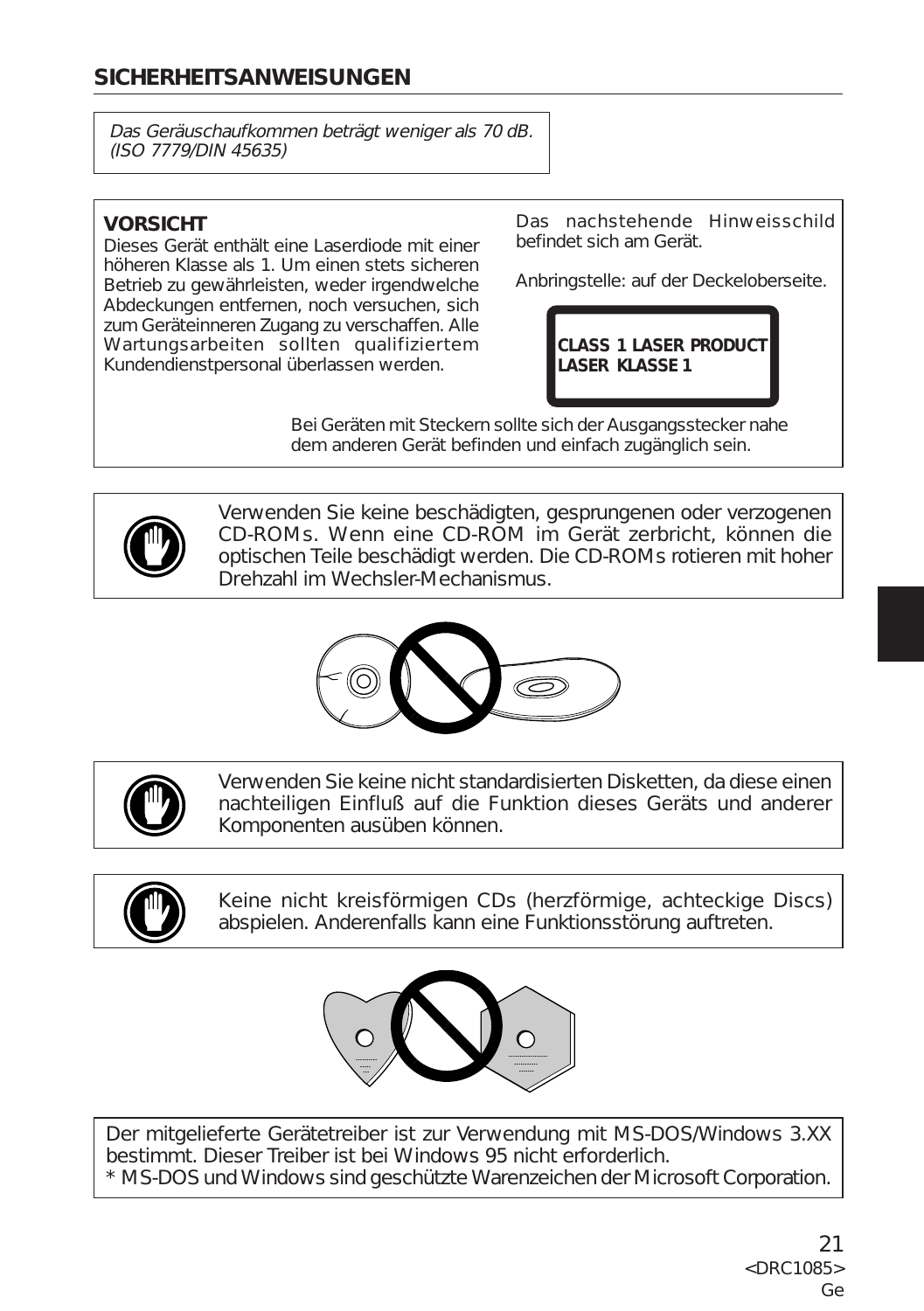## **MERKMALE**

• Datenabruf mit hoher Geschwindigkeit Datentransferrate (Dauerbetrieb): 2.100 kBytes/sec – 5.400 kBytes/sec

(Maximum für CAV 36X)

- Zugriff mit hoher Geschwindigkeit Zufallszugriff (durchschn.): 70 ms
- Mechanismus zur Vibrationsreduzierung
- Entspricht dem ATAPI-Standard
- Datenpufferkapazität: 128 kBytes
- Verwendbare CD-ROMs CD-ROM (Modus 1) CD-ROM (XA-Modus 2; Form 1, 2) CD-DA (Digital-Audioausgang)) CD Extra-, Video CD-, CD-I Ready und CD-XA Ready-Unterstützung CD-RW-Lesemodus

#### **HINWEISE:**

Dieses Gerät ist in der Lage, Daten auf CD-RW-Discs zu lesen. Hierzu sind folgende Hinweise zu beachten:

- (1) Im Vergleich zu herkömmlichen CD-ROM-Discs wird zum Erkennen der Disc bei Arbeitsbeginn für CD-RW-Discs etwas mehr Zeit benötigt.
- (2) Die Auslesegeschwindigkeit von CD-RW-Disks ist normalerweise viermal höher als die normaler Disks. Jedoch kann der Spieler je nach Qualität der Disk oder bei extremer Hitze oder Kälte die Geschwindigkeit der Disk beim Auslesen reduzieren. (Dies ist durch den im Vergleich zu Standard-Discs niedrigeren Wiedergabesignal-Pegel von CD-RW-Discs bedingt.)
- (3) Die folgenden Discs können nicht verwendet werden: Leere Discs; Discs, bei denen keine Datenübertragung möglich war oder bei denen das Abschlußverzeichnis nicht eingegeben wurde.
- (4) In den folgenden Fällen ist unter Umständen kein Zugriff oder ein Auslesen der Daten möglich:

Die Qualität des aufgenommenen Signals hat sich durch Verschmutzung oder Kratzer der Disc verschlechtert, oder die Disc wurde häufig erneut beschrieben.

Falls kein Zugriff möglich ist, die Disc herausnehmen, wieder einlegen und den Computer erneut starten.

- Entspricht dem Kodak Photo CD-Standard (Einfach und Multisession)
- Konform mit MPC-3-Spezifikationen
- Halbe Einbauhöhe
- Disk-Schlitz
- Unterstützung für Windows 95 und Windows 98 (Plug & Play)

\* Windows ist ein eingetragenes Warenzeichen der Microsoft Corporation.

#### **Vorsichtmassnahmen beim abspielen von CD-Singles (8 cm CDs)**

- (1) Benutzen Sie immer den Adapter für 8 cm CDs wenn Sie CD-Singles (8 cm CDs) abspielen. Bevor Sie die CD in das CD-ROM Laufwerk einlegen, prüfen Sie bitte, ob sie ordnungsgemäß von den Haltern des Adapters festgeklemmt wird. Wenn irrtümlich CDs eingelegt wurden ohne den Adapter, nehmen Sie sie sofort heraus indem Sie die drücken Sie ein zweites Mal.
- (2) Benutzen Sie 8 cm CD-Adapter, die mit der de Marke gekennzeichnet sind (empfohlener Standard). Benutzen Sie weder Adapter die die CD im Leerlauf lassen, noch krumme oder verbogene Adapter.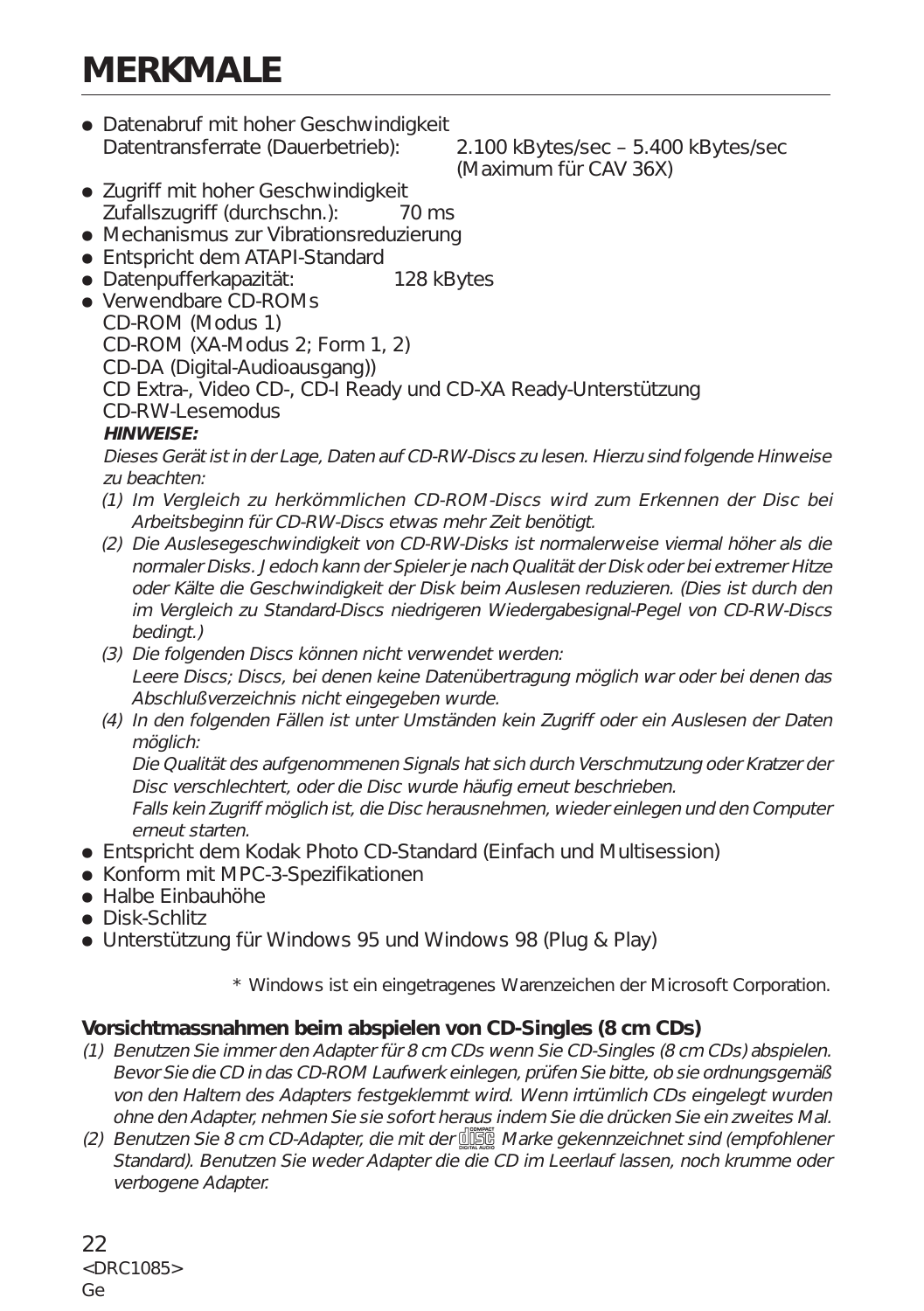# **BESCHREIBUNG DER HARDWARE**

In diesem Abschnitt wird das Laufwerk vorgestellt.

Bitte verwenden Sie die Abbildungen und die zugehörigen Erläuterungen, um sich mit dem Gerät vertraut zu machen, damit Sie es richtig installieren und bedienen können.

## **VORDERANSICHT**



## 1 **Disk-Schlitz**

Die CD-ROM mit der Beschriftung nach oben einführen.

Bei der Verwendung von 8 cm-Disks, einen Adapter (im Handel erhältlich) an der Disk befestigen und die Disk in den Schlitz einführen.

## 2 **Auswurf-/Stopptaste (**0**/**7**)**

Mit dieser Taste wird die Disk ausgeworfen. Wird diese Taste während der Wiedergabe einer Audio-CD gedrückt, stoppt die Wiedergabe. Durch Betätigung im Stoppzustand wird die CD-ROM-Lade herausgefahren.

### 3 **Wiedergabe-/Überspringtaste (**3**/**¢**)**

Diese Taste dient ausschließlich für die direkte Wiedergabe von Audio-CDs. Wenn diese Taste gedrückt wird, nachdem eine Audio-CD eingelegt wurde, erfolgt Wiedergabe. Durch Betätigung während der Wiedergabe wird der nächste Titel angewählt. Daten-CD-ROMs können nicht auf diese Weise verwendet werden.

### 4 **Betriebsanzeige (BUSY)**

Diese Anzeige blinkt während der Suchzeit.

## 5 **Lautstärkeregler (für Kopfhörer)**

Mit diesem Regler wird der Lautstärkepegel der Kopfhörerbuchse eingestellt.

### 6 **Kopfhörerbuchse (PHONES)**

Diese Stereo-Minibuchse dient zum Anschließen eines Kopfhörers.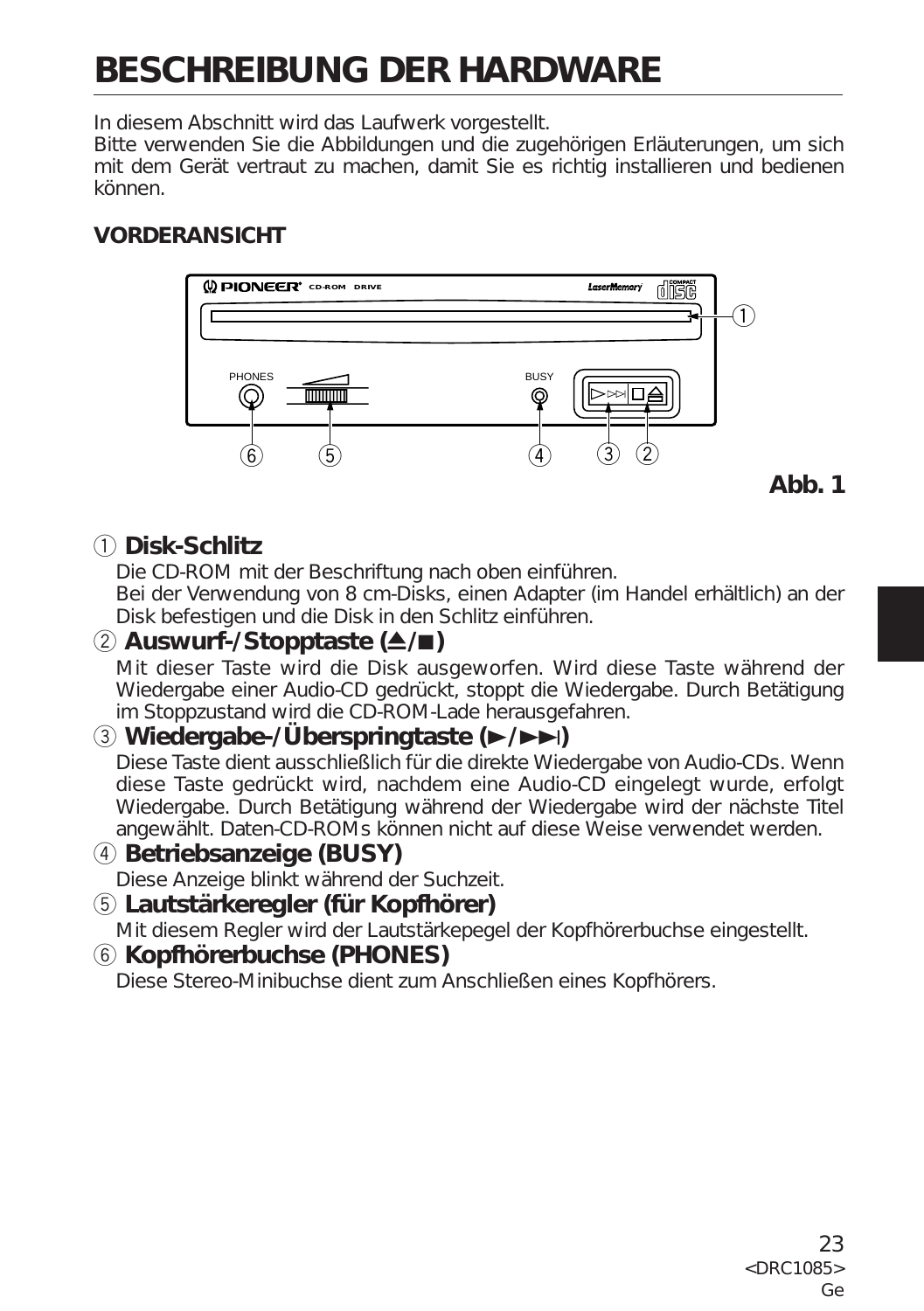**Abb. 2**

## **RÜCKANSICHT**



### 7 **Gleichspannungseingang**

Hier handelt es sich um den Eingangsstecker für Gleichstromversorgung von +5 V und +12 V.

| Stift Bezeichnung | Funktion                         |
|-------------------|----------------------------------|
| $+12$             | Gleichstromversorgung für +12 V. |
|                   | Masse.                           |
| ( –               | Masse.                           |
| $+5$              | Gleichstromversorgung für +5 V.  |
|                   |                                  |

### 8 **IDE-Schnittstelle des Host-Computers**

Hier handelt es sich um einen 40poligen E/A-Anschlußstecker nach ATA-Spezifikationen.

### 9 **Überbrückungsstecker für Gerätekonfiguration**

Hier handelt es sich um den Überbrückungsstecker für die Wahl des Laufwerkmodus sowie für PC-Unterstützung.

Eine Kurzschlußbuchse für die Einstellung ist vorhanden (angebracht). nicht angebracht: off

|               | Stift   Bezeichnung | Funktion                                        |
|---------------|---------------------|-------------------------------------------------|
|               |                     | MASTER* on Laufwerk wird im Hauptmodus benutzt. |
| $\mathcal{D}$ | SI AVE              | on Laufwerk wird im Hilfsmodus benutzt.         |
| $\mathcal{L}$ | CABLE               | on Modus für Laufwerkeinstellung bei            |
|               | <b>SELECT</b>       | CABLE SELECT der IDE-Schnittstelle.             |
|               |                     | Reserviert.                                     |
|               |                     | Reserviert.                                     |

\* Bei der Auslieferung ab Werk steht nur MASTER auf ON.

### 0 **Audioausgang**

Dieser Stecker ist für Analog-Ausgang vorgesehen.

Da hier ein Stecker des Typs Molex 70553 verwendet wird, muß ein passendes Anschlußkabel gewählt werden.

| Stift Bezeichnung | Funktion                        |
|-------------------|---------------------------------|
|                   | Audioausgang für linken Kanal.  |
|                   | Masse.                          |
|                   | Masse.                          |
|                   | Audioausgang für rechten Kanal. |

## - **Digital-Audioausgang**

Hier handelt es sich um einen Anschluß für ein digitales Audioausgangssignal.

|  | Stift   Bezeichnung | Funktion                            |
|--|---------------------|-------------------------------------|
|  | <b>GND</b>          | Masse.                              |
|  |                     | Digital Out   Digital-Audioausgang. |

24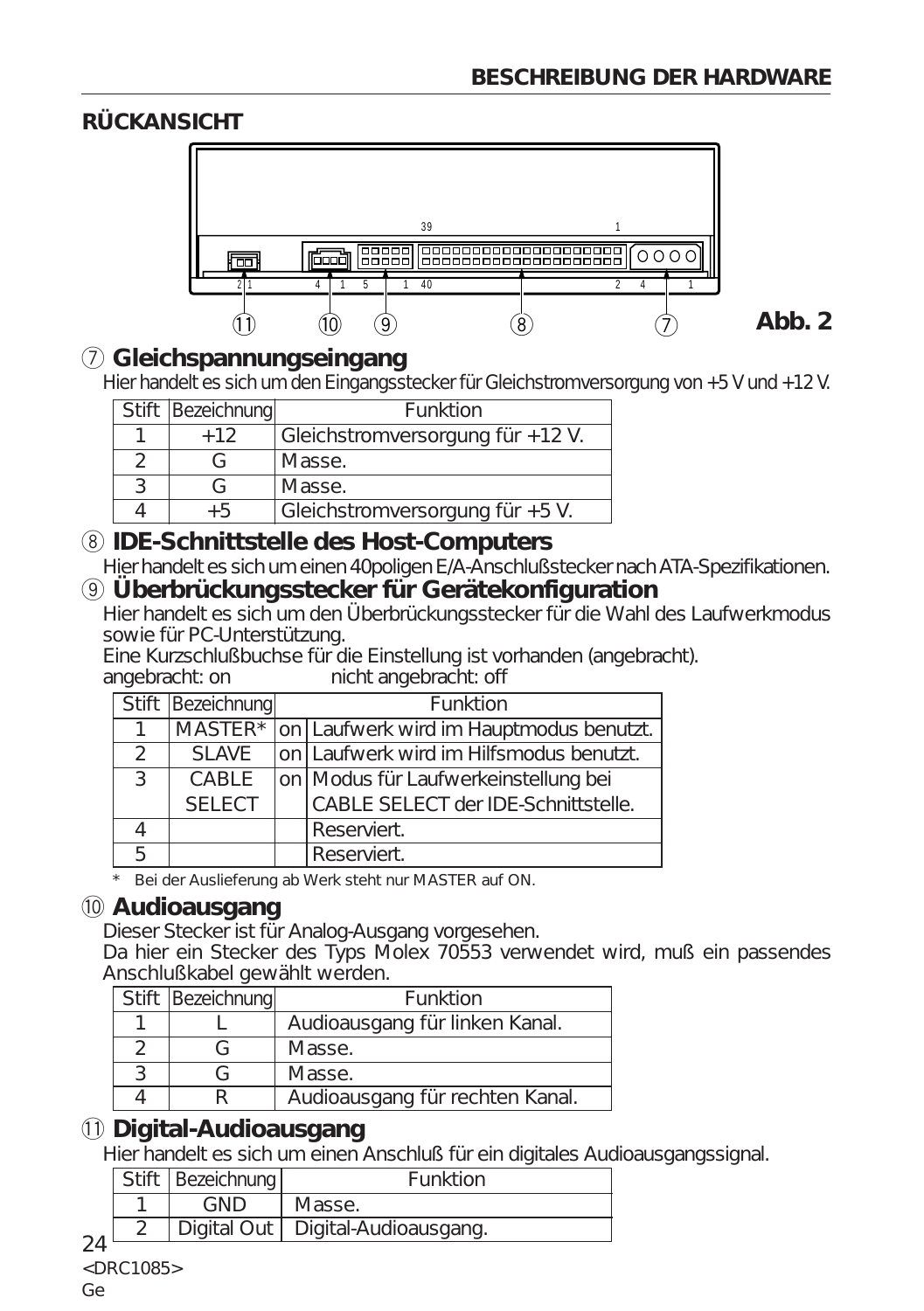## **INSTALLATION DES LAUFWERKS**



- Schalten Sie die Spannungsversorgung des Personal-Computers aus und nehmen Sie die Abdeckung oder die Frontplatte ab.
- ÷ Entfernen Sie die Blende von einem leeren 5,25-Zoll-Laufwerkschacht. Die Installation ist nur möglich, wenn ein freier Laufwerkschacht vorhanden ist.
- ÷ Befestigen Sie die Klemmschiebeschienen an das Laufwerk. (Wenn Schiebeschienen benötigt werden, wenden Sie sich an das Geschäft, wo Sie den Computer erworben haben, oder an den Hersteller des Computers.)
- Schieben Sie das Laufwerk in den Schacht ein.
- ÷ Wenn eine Befestigung erforderlich ist, befestigen Sie das Laufwerk gemäß den Anweisungen im Handbuch des Computers.

Verwenden Sie Montageschrauben mit einer Länge von höchstens 5 mm.

Durch längere Schrauben kann das Laufwerk beschädigt werden.



Schalten Sie vor der Installation des Laufwerks unbedingt die Spannungsversorgung des Computers aus.



Bei lockeren Befestigungsschrauben erzeugen die Vibrationen durch die rotierende CD ein störendes Geräusch. Die Schrauben müssen daher gut festgezogen werden.



Das Verfahren zur Installation des Laufwerks ist vom Computer abhängig. Informationen hierzu finden Sie im Handbuch Ihres Computers.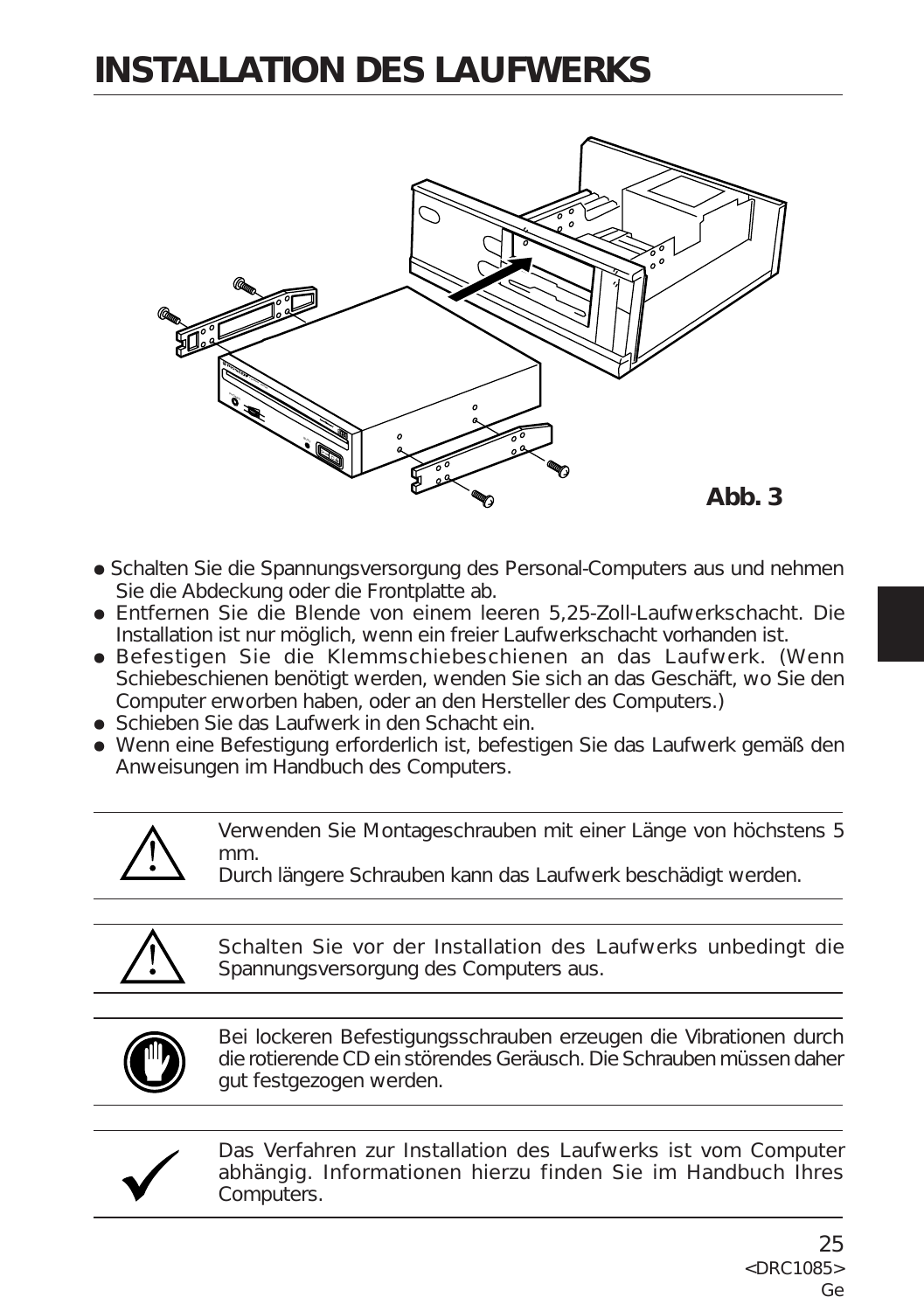## **ANSCHLÜSSE**





- ÷ Schalten Sie die Spannungsversorgung des Computers aus.
- ÷ Schließen Sie das Spannungskabel vom Computer an. Achten Sie dabei auf die richtige Ausrichtung des Steckers.
- ÷ Schließen Sie das IDE-Schnittstellenkabel an. Vergewissern Sie sich, daß der Stift 1 des IDE-Anschlusses richtig mit dem Stift 1 des Steckers verbunden ist.
- Wenn ein Soundboard vorhanden ist, verbinden Sie den Audio-Ausgang über ein Audiokabel mit der Soundboard.



#### **WARNUNG**

Die Spannungsversorgung des Computers muß unbedingt ausgeschaltet werden, bevor Kabel angeschlossen werden.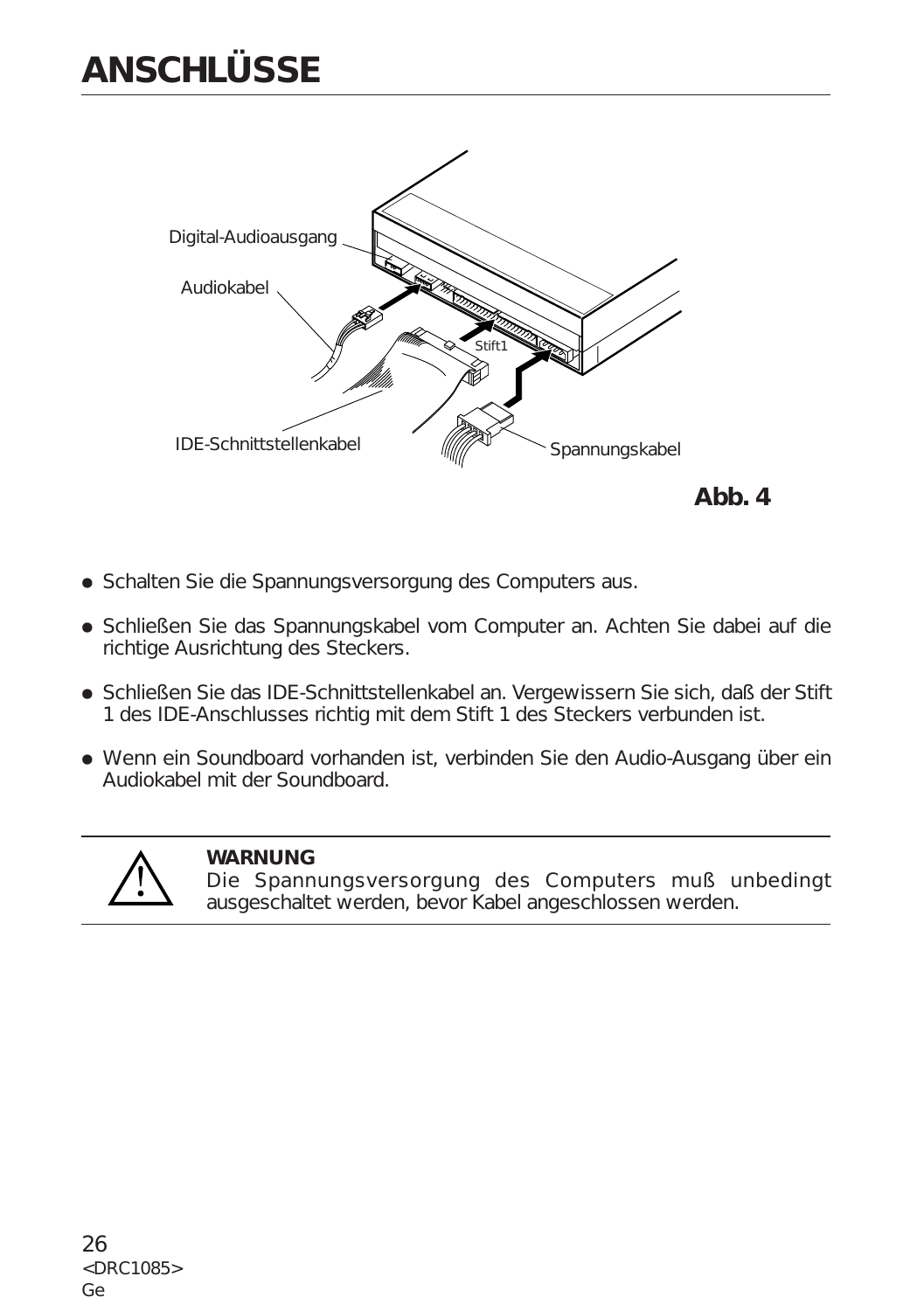# **TECHNISCHE DATEN**

## **[Allgemeine Funktionen]**

| CD-ROM-Durchmesser              | 12 cm, 8 cm                                                                              |
|---------------------------------|------------------------------------------------------------------------------------------|
| Datentransferrate               |                                                                                          |
| Dauerbetrieb                    | $2.100 - 5.400$ kBytes/s*                                                                |
| usw.) nicht eingehalten werden. | * Die Datentransferrate kann möglicherweise bei einer Beeinträchtigung der Disc (Kratzer |
| Suchzeit                        |                                                                                          |
| Zufallszugriff (durchschn.)     | $60 \text{ ms}$                                                                          |
| Zugriffszeit                    |                                                                                          |
| Zufallszugriff (durchschn.)     | 70 ms                                                                                    |
| Datenpufferkapazität            | 128 KByte                                                                                |
| [Audio-Ausgang]                 |                                                                                          |
| Hochpegel                       | 0,7 Vrms $\pm$ 0,1 Vrms (bei 10 k $\Omega$ Last)                                         |

## **[Sonstiges]**

Gewicht<br>Betriebstemperatur<br> $+5^{\circ}$ C bis +45<sup>°</sup>C Betriebstemperatur Lagertemperatur<br>Lagerluftfeuchtigkeit

Spannungsversorgung Gleichstrom +12 V, 0,9 A (Spitze), 0,55 A (normal) (Mit eingebautem Abschlußteil) Gleichstrom +5 V, 1,2 A (Spitze), 0,75 A (normal) Außenabmessungen 148 (B) x 42,3 (H) x 207,5 (T) mm Betriebsluftfeuchtigkeit 5% bis 85% (keine Kondensation)<br>Lagertemperatur -40°C bis +60°C 5% bis 90% (keine Kondensation)

## **[Zubehör]**

- 1 Disketten mit Software-Gerätetreiber
- 2 Kurzschlußstecker
- $\bullet$  1 Audiokabel
- 4 Montageschraube
- 1 Bedienungsanleitung
- 1 Installationsanleitung

#### **HINWEIS:**

Technische Änderungen zum Zweck der Produktverbesserung ohne vorherige Bekanntmachung vorbehalten.

> Veröffentlicht von Pioneer Electronic Corporation. Urheberrechtlich geschützt C 1998 Pioneer Electronic Corporation. Alle Rechte vorbehalten.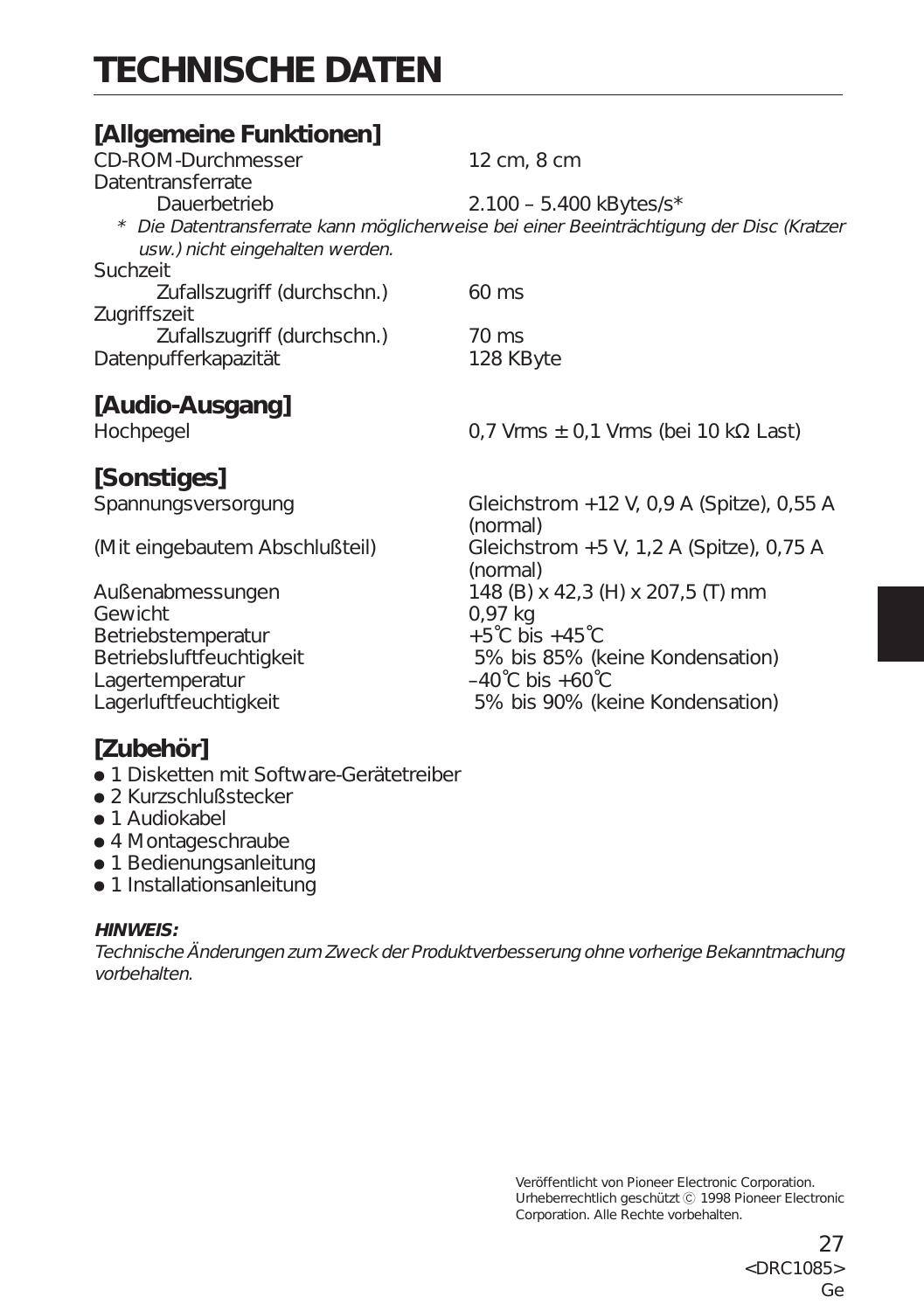# **ISTRUZIONI PER LA SICUREZZA**

Leggere e seguire queste precauzioni per la sicurezza, per garantire la sicurezza personale e per sfruttare al massimo le capacità di funzionamento del Lettore.

**AMBIENTE** - Si raccomanda di non usare l'unità in un luogo con molta polvere, a temperatura elevata o molto umido. Si raccomanda inoltre di utilizzarla in un posto dove non sia soggetta a vibrazioni o colpi violenti

**ALIMENTAZIONE** - Prima dell'installazione accendere il sistema e i dispositivi hardware collegati.

**LEGGERE LE ISTRUZIONI** - Prima di far funzionare il Lettore leggere tutte le istruzioni di sicurezza e di funzionamento.

**CONSERVARE LE ISTRUZIONI** - Per un riferimento futuro conservare le istruzioni di sicurezza e di funzionamento.

**SEGUIRE LE ISTRUZIONI** - Osservare scrupolosamente tutte le istruzioni d'impiego e funzionamento.

**ATTENZIONE AGLI AVVERTIMENTI** - Osservare scrupolosamente tutti gli avvertimenti.

**PULIZIA** - NON usare detergenti liquidi, spray o alcol per pulire il corpo esterno, usare solo un panno umido.

**ACQUA E UMIDITA'** - NON usare questo prodotto in prossimità di contenitori con acqua.

**ALIMENTAZIONE** - Far funzionare questo prodotto con il tipo di alimentazione elettrica indicata dalla targhetta con i dati caratteristici. Se non si è sicuri del tipo di alimentazione elettrica da usare, consultare il Rivenditore Autorizzato Pioneer.

**SOVRACCARICARE** - NON sovraccaricare la presa di corrente a muro e i cavi di prolunga. Per evitare rischi di incendio o di scossa elettrica.

**INTRODUZIONE DI OGGETTI E LIQUIDI** - Mai introdurre nel prodotto oggetti di alcun tipo. Il contatto con pericolosi punti percorsi da corrente elettrica può causare un cortocircuito con rischi d'incendio o scossa elettrica. Non far cadere sul prodotto sostanze liquide di nessun tipo.

**CONDENSAZIONE** - Se il prodotto viene trasferito da un luogo in condizioni ambientali fresche in un ambiente più caldo, nella sezione operativa si può formare dell'umidità che ne compromette le prestazioni. Se l'unità viene spostata in un locale a temperatura più calda, prima di riaccendere il prodotto lasciarlo per 1 - 2 ore nella nuova posizione.

**ASSISTENZA** - Non tentare di riparare da soli questo prodotto. L'apertura e la rimozione delle coperture può esporre a corrente elettrica pericolosa o ad altri rischi. Per la manutenzione far riferimento a personale di assistenza qualificato. (Far riferimento al Certificato di Supporto e Assistenza acclusa.)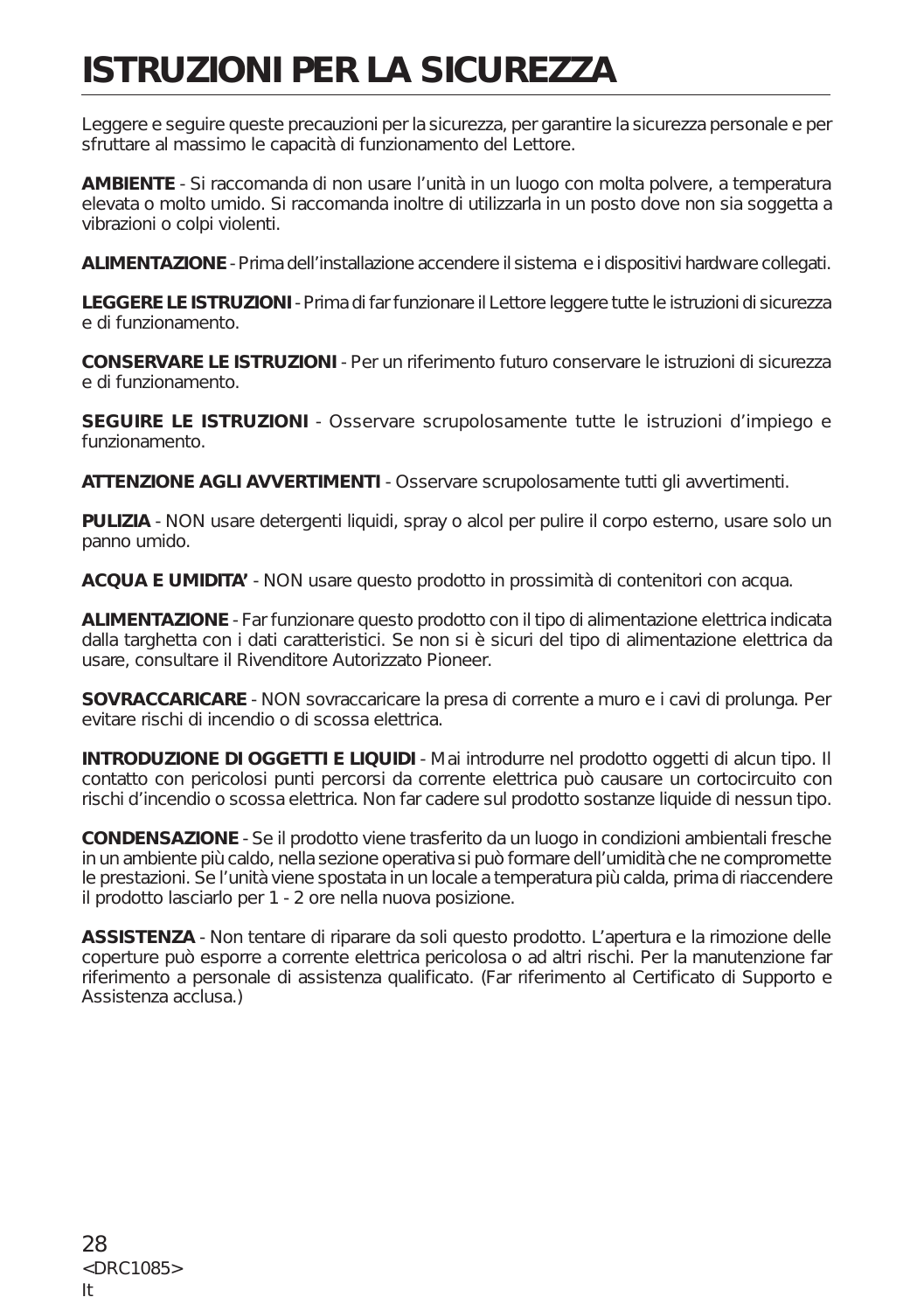## **ISTRUZIONI PER LA SICUREZZA**

La Produzione di Disturbo Acustico di Fondo è Minore di 70 dB. (ISO7779/DIN45635)

#### **PRECAUZIONE**

Questo prodotto contiene un diodo al laser di classe superiore alla classe 1. Per motivi di sicurezza, non smontare i coperchi e non procedere ad interventi sulle parti interne. Per qualsiasi riparazione rivolgersi a personale qualificato.

La seguente etichetta di avvertimento appare sul lettore.

Posizione: sul coperchio superiore.



La presa di corrente dere essere vicina all'unità e facilimente accessibile.



NON usare dischi danneggiati, incrinati, o deformati. Rompendosi all'interno dell'unità potrebbero danneggiarne l'ottica. I dischi ruotano ad alta velocità all'interno del meccanismo di cambio.





NON usare dischi non standard, potrebbero influenzare avversamente questa unità e le altre apparecchiature.



Non riprodurre compact disc di forme diverse da quella circolare convenzionale, quali, ad esempio, dischi a forma di cuore o simili. Questi tipi di dischi possono causare disfunzioni.



Il driver di periferica incluso, è compatibile con MS-DOS/Windows 3.XX. Questo driver non è necessario per l'uso con Windows 95. \* MS-DOS e Windows sono marchi di fabbrica di Microsoft Corporation.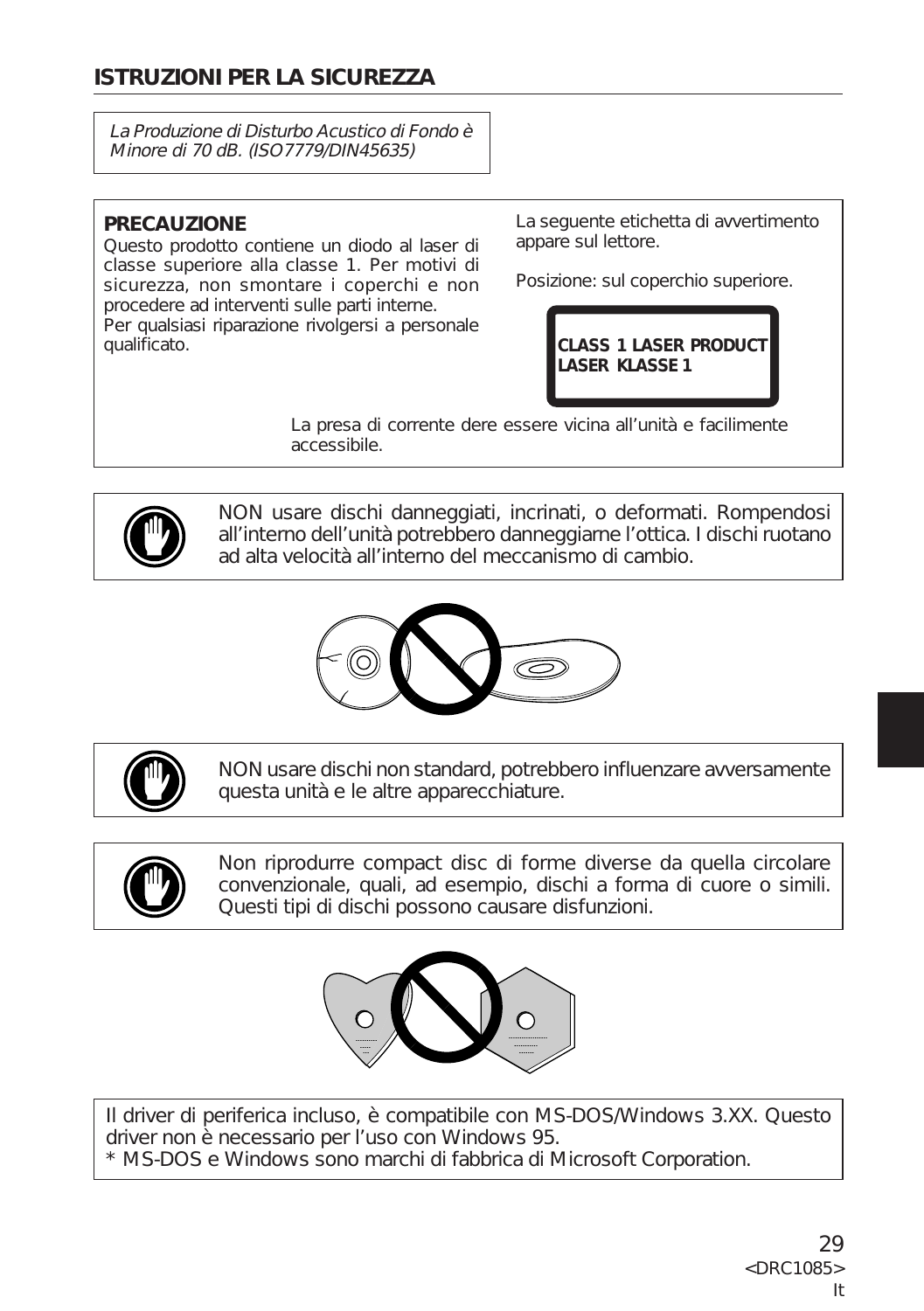# **CARATTERISTICHE PECULIARI**

- ÷ Lettura ad alta velocità Velocità di trasmissione dati (sostenuta): 2.100 kByte/sec. – 5.400 kByte/sec. (CAV 36X max)
- ÷ Accesso ad alta velocità Tempo medio di accesso casuale: 70 ms
- Meccanismo a basse vibrazioni
- Corrispondenza ATAPI
- Memoria di transito (Buffer): 128 kBytes

÷ Dischi utilizzabili CD-ROM Modo 1 CD-ROM XA Modo 2 (Forma 1, 2) CD-DA (Uscita audio digitale) Supporto CD Extra, CD Video, CD-I Ready e CD-XA Ready Lettura dischi CD-RW **NOTE:**

Questo prodotto può leggere dischi CD-RW. Tenere presente però quanto segue:

- (1) Un CD-RW richiede più tempo di un normale CD-ROM per venire rilevato quando il prodotto viene attivata, ma ciò è normale.
- (2) La velocità di lettura dei dischi CD-RW è solitamente 4 volte maggiore rispetto a quella dei dischi normali. Tuttavia, a seconda della qualità dei dischi, o in presenza di temperature estremamente basse o elevate, il lettore può ridurre la velocità del disco in fase di lettura. (Perché il livello dei segnali riprodotti da questi ultimi è inferiore a quello dei dischi normali.)
- (3) I dischi non registrati, quelli la cui scrittura è fallita e quelli in cui la procedura di chiusura di seduta non è stata fatta non sono utilizzabili.
- (4) L'operazione potrebbe non iniziare o i dati potrebbero non venire letti nel caso in cui: la qualità del segnale registrato sia scesa a causa di sporcizia o danni al disco, o se un disco è stato riscritto troppe volte.

Se un disco non funziona, provare ad estrarlo e reinserirlo.

- Corrispondente a Photo CD Kodak (singolo e multisessione).
- ÷ Conforme ai dati caratteristici di MPC-3
- Formato Half-Height
- Caricamento nella fessura
- Supportato da Windows 95 e Windows 98 (Plug and Play) [collega e usa]

\* Windows è un marchio di fabbrica di Microsoft Corporation.

### **Precauzioni per la riproduzione di CD single (CD da 8 cm)**

- (1) In sede di riproduzione di CD single (CD da 8 cm), utilizzare sempre l'adattatore per CD da 8 cm. Prima di inserire il CD-ROM nel lettore, accertarsi che sia fissato saldamente dai fermi dell'adattatore. Nel caso in cui il CD sia stato inavvertitamente inserito senza adattatore, togliere immediatamente il CD premendo il pulsante di espulsione. Nel caso in cui il CD non esca, premere nuovamente il pulsante.
- (2) Utilizzare adattatori per CD da 8 cm con il marchio  $\frac{d}{dS}$  (prodotto standard raccomandato). Non utilizzare adattatori che provocano la rotazione a vuoto del CD, piegati oppure curvati.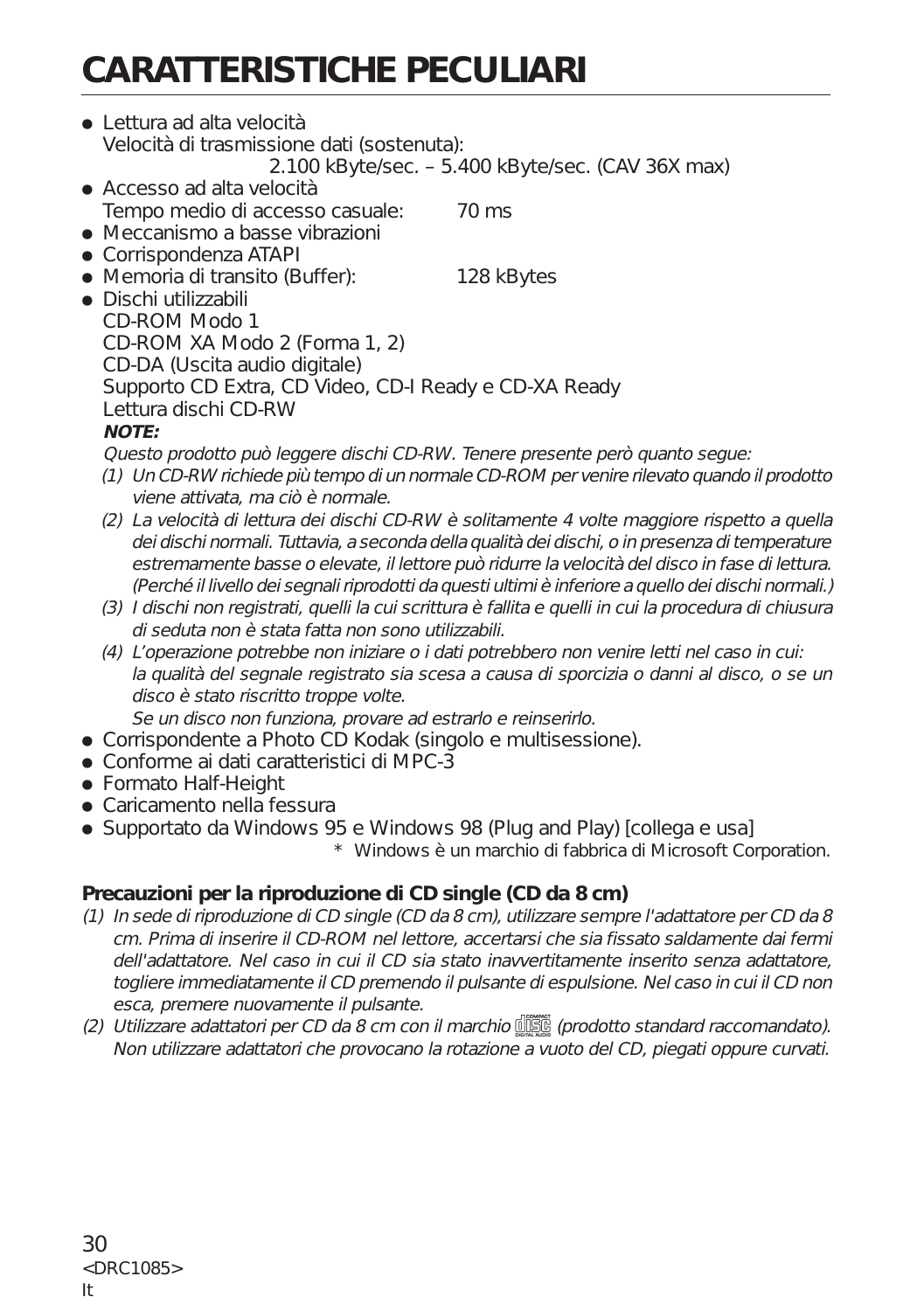# **UN'ESCURSIONE NELL'HARDWARE**

Le illustrazioni fornite in questo capitolo sono da intendersi come una descrizione visiva del Lettore.

Si prega di comprendere bene queste illustrazioni e far riferimento ad esse quand'è necessario per completare l'installazione e per il funzionamento dell'unità.

## **VISTA FRONTALE**



## 1 **Fessura per il caricamento del disco**

Inserire il disco CD-ROM con l'etichetta rivolta in alto. Se s'impiega un disco da 8 cm. applicare un adattatore CD (reperibile nei negozi) al disco ed inserire il disco nella fessura di caricamento.

## 2 **Tasto Espulsione (**0**)/Arresto (**7**)**

Questo tasto s'impiega per espellere il disco. Premendolo una volta durante la riproduzione di un disco audio, la riproduzione si arresta, premendolo invece in condizione di arresto, il disco viene espulso.

## 3 **Tasto Riproduzione (**3**)/Salto (**¢**)**

Viene usato per la riproduzione diretta di dischi audio. Inserendo un disco audio e premendo questo tasto, l'unità entra nel modo di riproduzione, premendolo invece durante la riproduzione si salta alla riproduzione del brano successivo. I dischi di dati non possono essere letti con salti all'indietro.

#### 4 **Indicatore di occupato (BUSY)** Questo indicatore lampeggia durante il trasferimento dei dati.

5 **Controllo Volume (livello cuffia)**

Viene usato per regolare il livello del volume del jack della cuffia.

#### 6 **Presa a jack per cuffia (PHONES)** Questa è una minipresa stereo per cuffia.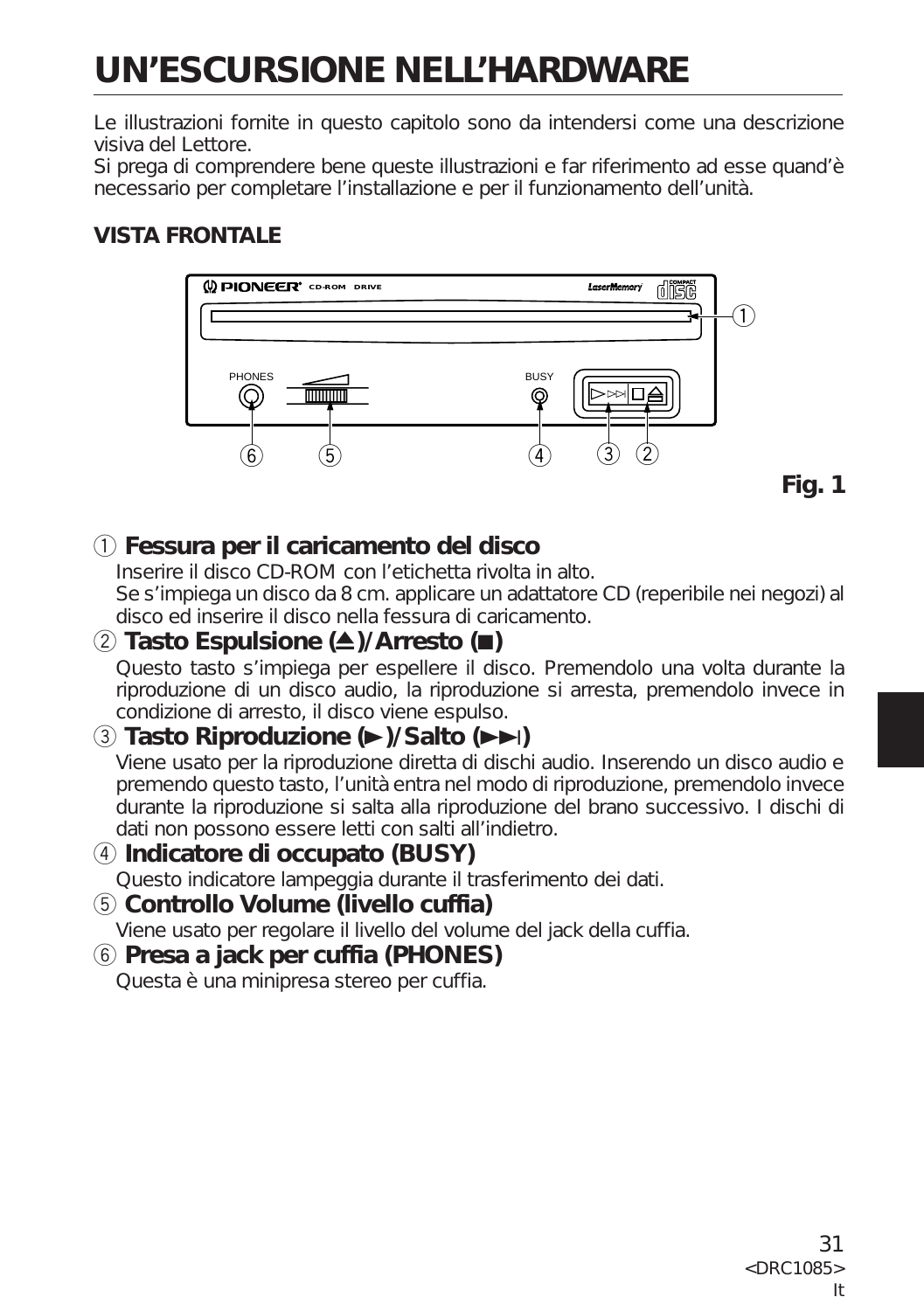### **VISTA POSTERIORE**



**Fig. 2**

### 7 **Ingresso in c.c.**

Ingresso di alimentazione +5 Vcc e +12 Vcc.

| Pin | l Nome | <b>Funzione</b>                    |
|-----|--------|------------------------------------|
|     | $+12$  | Ingresso di alimentazione +12 Vcc. |
|     |        | Massa.                             |
|     |        | Massa.                             |
|     | $+5$   | Ingresso di alimentazione +5 Vcc.  |

## 8 **Interfaccia Host IDE**

Connettore I/O a 40 pin conforme alle specifiche ATA.

### 9 **Ponte di Configurazione Periferica**

Interruttore a ponte per la selezione del modo d'uso del lettore e per il supporto PC. La presa di cortocircuito viene collegata per il settaggio.

Collegata: on Non collegata: off

| Pin | <b>Nome</b>   | <b>Funzione</b> |                                                                 |
|-----|---------------|-----------------|-----------------------------------------------------------------|
|     |               |                 | MASTER* on Il lettore viene usato nel modo di unità principale. |
| 2   | SI AVE        |                 | on   II lettore viene usato nel modo di unità asservita.        |
| 3   | CABLE         |                 | on   Modo per il settaggio del lettore mediante CABLE           |
|     | <b>SELECT</b> |                 | SELECT dell'interfaccia IDE.                                    |
|     |               |                 | Riservato.                                                      |
| 5   |               |                 | Riservato.                                                      |

\* Solo MASTER è ON come impostazione di fabbrica.

## 0 **Uscita Audio**

Connettore per uscita audio analogica.

Usato come connettore tipo Molex 70553, scegliere un cavo di collegamento adatto.

| Pin | l Nome | <b>Funzione</b>                        |
|-----|--------|----------------------------------------|
|     |        | IGauchel Uscita audio canale sinistro. |
|     |        | Terre   Massa.                         |
|     |        | Terre   Massa.                         |
|     |        | Droite   Uscita audio canale destro.   |

## $(1)$  Uscita audio digitale

Questo è un connettore per l'uscita di segnale audio digitale.

| רוֹ | <b>Nome</b> | <b>Funzione</b>                                 |  |
|-----|-------------|-------------------------------------------------|--|
|     | GND         | Massa.                                          |  |
|     |             | Digital Out   Uscita di segnale audio digitale. |  |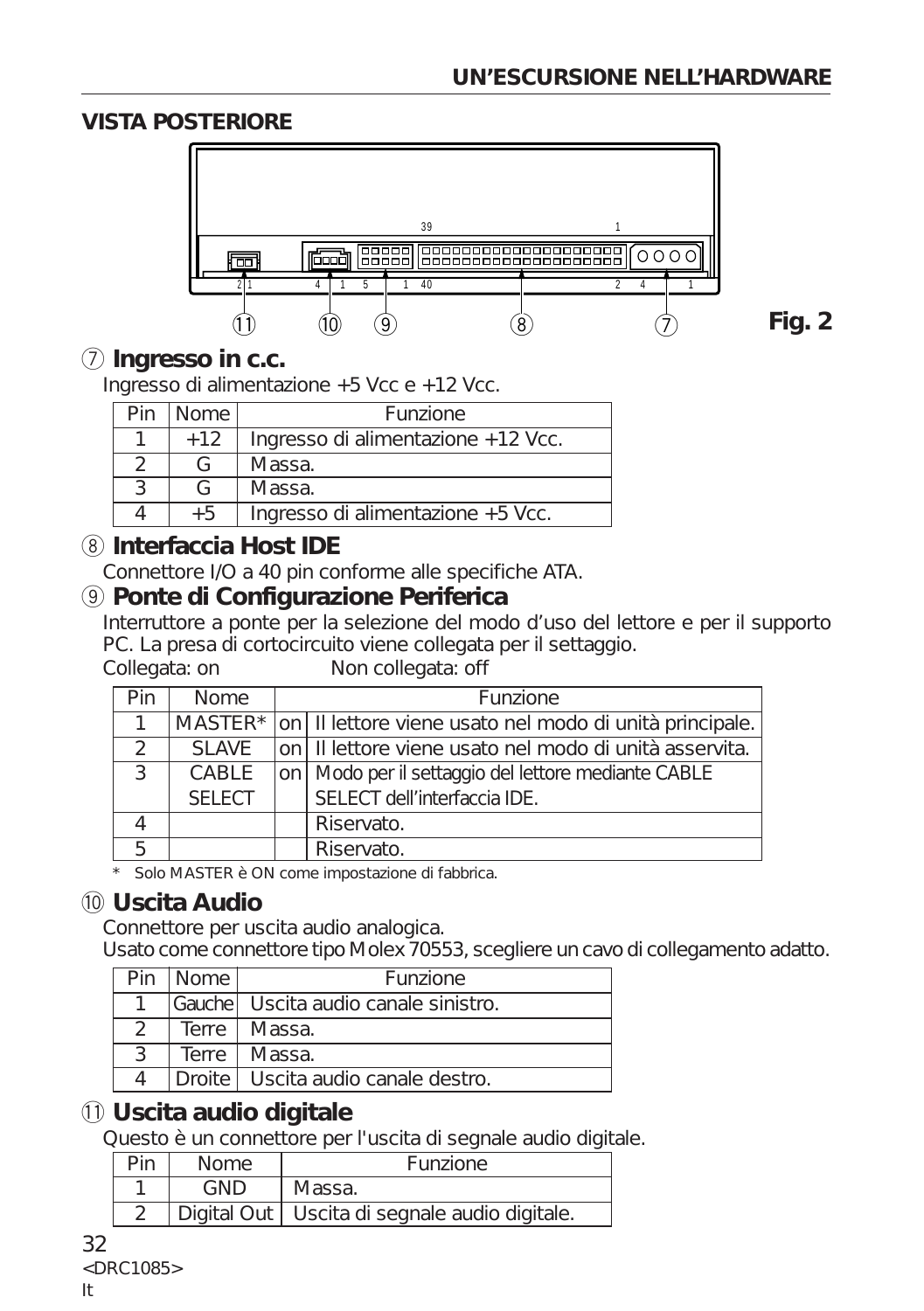## **INSTALLAZIONE DEL LETTORE**



- ÷ Spegnere il personal computer e rimuovere il coperchio o il pannello anteriore.
- ÷ Rimuovere il pannello finto installato a copertura dell'alloggiamento di 5,25 pollici. L'installazione non si può eseguire se non c'è un alloggiamento libero.
- ÷ Installare i binari guida di fissaggio sul lettore. (Se i binari guida sono necessari, contattare il negozio dove è stato comprato il computer o il fabbricante del computer.)
- Inserire il lettore nell'alloggiamento.
- Se il fissaggio è necessario, fissare il lettore attenendosi al manuale d'istruzione del computer.



Usare viti di montaggio di lunghezza 5 mm (3/16 poll.) o più corte. L'uso di viti più lunghe può danneggiare il lettore.

Installare il lettore dopo avere tolto l'alimentazione elettrica del computer.



Se le viti di montaggio non sono bene avvitate ecc., le vibrazioni dovute alla rotazione del disco possono produrre un rumore metallico, per cui le viti devono essere avvitate strettamente.



Il metodo d'installazione del lettore varia a seconda del tipo di computer. Per i dettagli, si prega di far riferimento ai manuali del computer.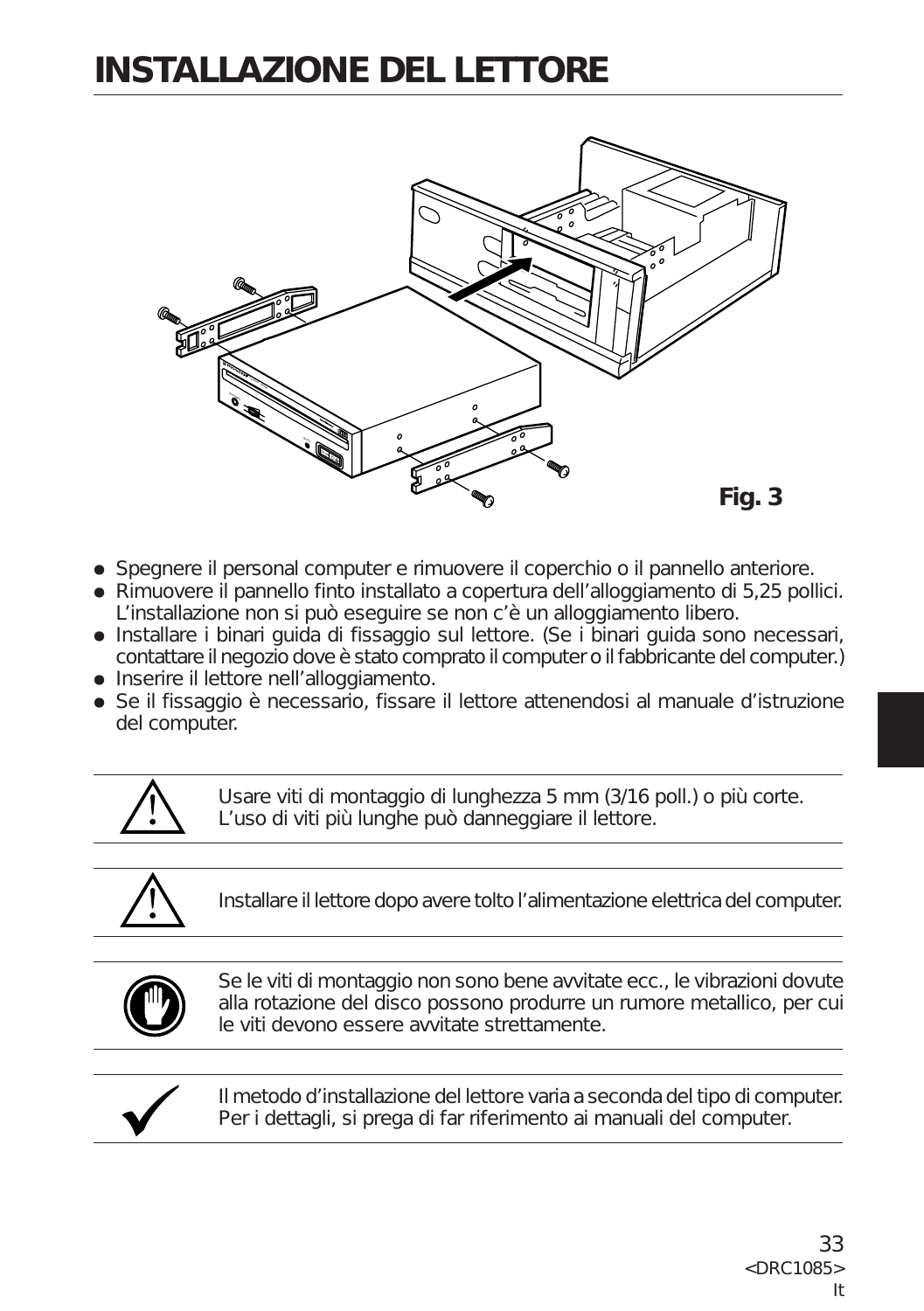## **COLLEGAMENTO**



- ÷ Disconnettere l'alimentazione elettrica del personal computer.
- ÷ Collegare il cavo di alimentazione al personal computer. Al momento di collegare, si prega di fare attenzione alla polarità del cavo.
- ÷ Collegare il cavo di interfaccia IDE. A questo punto, assicurarsi che il pin 1 del connettore IDE sia collegato correttamente al pin 1 del cavo.
- ÷ Se si usa una scheda audio, collegare l'uscita audio alla scheda audio con un cavo audio.



#### **ATTENZIONE**

L'alimentazione elettrica del personal computer deve essere sempre disconnessa prima di collegare i cavi.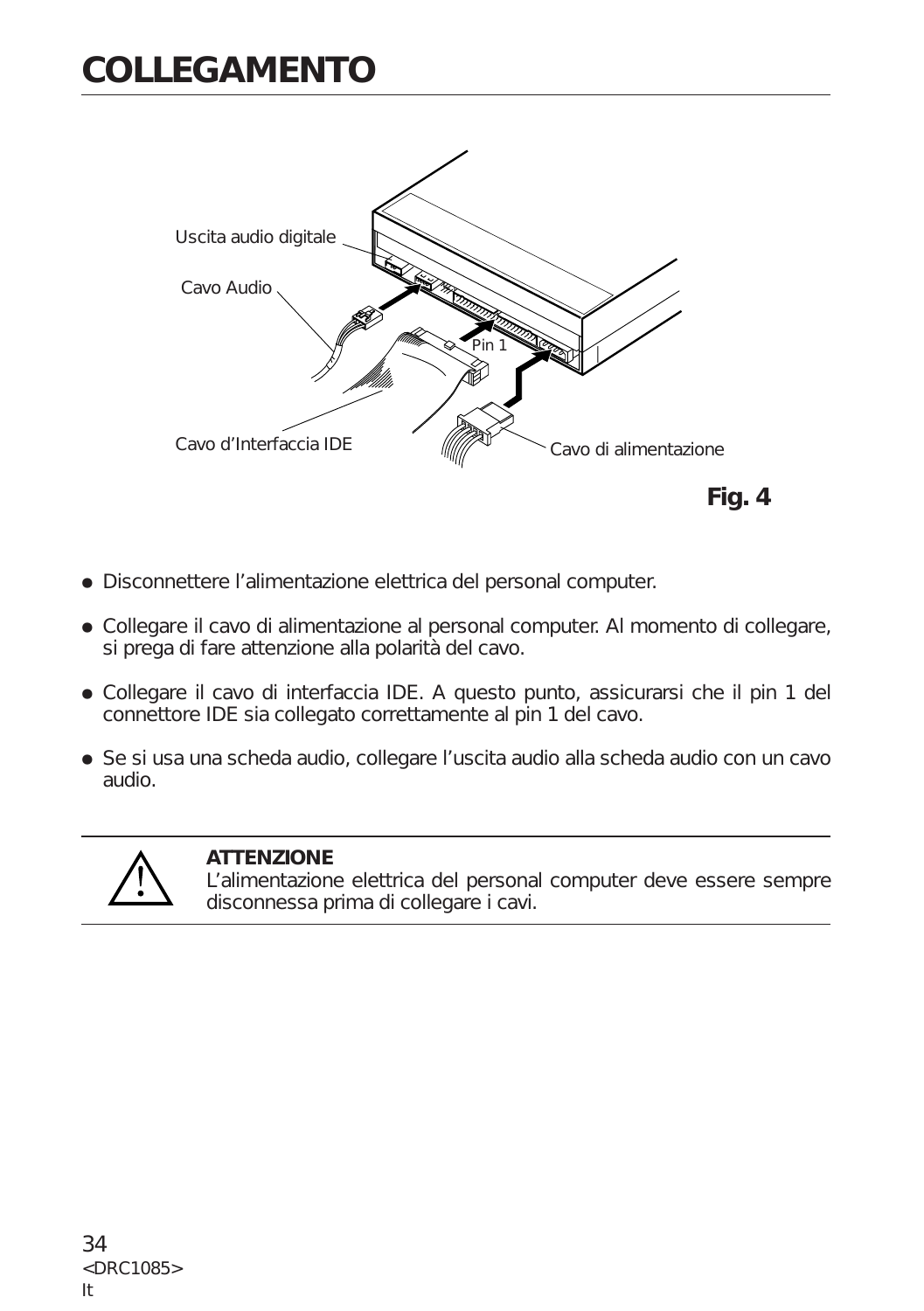# **DATI CARATTERISTICI**

### **[Funzioni generali]** Diametro disco 12 cm, 8 cm Velocità di trasmissione dati Sostenuta 2.100 – 5.400 kByte/sec\* \* La velocità di trasferimento dati può non essere raggiunta a causa di particolari condizioni dei dischi (graffi ecc.). Tempo di ricerca Casuale (medio) 60 ms Tempo di accesso Casuale (medio) 70 ms Capacità di memorizzazione temporanea dei dati 128 kBytes **[Parte uscita audio]** Linea  $0.7 \text{ Vrms } \pm 0.1 \text{ Vrms (carico di } 10 \text{ k}\Omega$ **[Altri]** Alimentazione +12 Vcc, 0,9 A (picco), 0,55 A (normale) (Con terminale incorporato)  $+5$  Vcc, 1,2 A (picco), 0,75 A (normale)<br>Dimensioni esterne  $148$  (L) x 42.3 (H) x 207.5 (P) mm

Peso 0,97 kg Temperatura di funzionamento da +5˚C a +45˚C Temperatura di immagazzinamento

148 (L) x 42,3 (H) x 207,5 (P) mm Umidità di funzionamento da 5% a 85% (senza condensazione)<br>Temperatura di immagazzinamento da -40°C a +60°C Umidità di immagazzinamento da 5% a 90% (senza condensazione)

## **[Accessori]**

- 1 Disco con driver di periferica (software)
- ÷ 2 Prese di cortocircuito
- $\bullet$  1 Cavo audio
- ÷ 4 Viti di montaggio
- 1 Istruzioni per l'uso
- 1 Manuale d'installazione

#### **NOTA:**

Per miglioramento prodotto, dati tecnici e design sono soggetti a variazioni senza preavviso.

Pubblicato da Pioneer Electronic Corporation. Copyright © 1998 Pioneer Electronic Corporation. Tutti i diritti reservati.